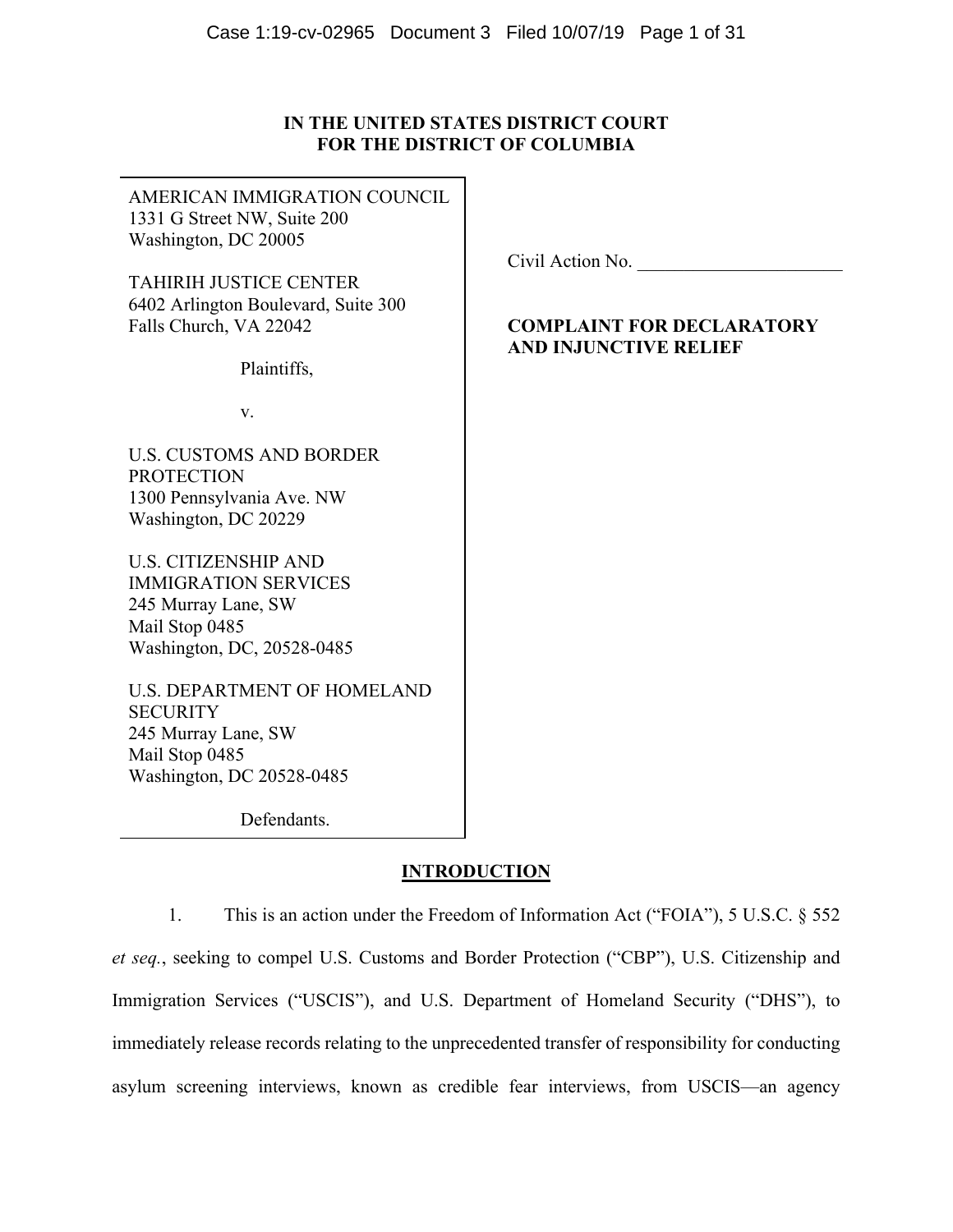## Case 1:19-cv-02965 Document 3 Filed 10/07/19 Page 2 of 31

established to carry out immigration benefit adjudications, including asylum claims—to CBP, a law enforcement agency. This transfer of functions, which has occurred outside the public eye, threatens to undermine the asylum screening process that Congress enacted to ensure that noncitizens seeking asylum are not summarily removed to countries where they risk persecution, torture, or even death.

2. A credible fear interview ("CFI") is a threshold screening in the asylum process conducted by an "asylum officer," and constitutes an essential backstop against summary deportation for those who fear persecution or torture in their country of removal. *See* 8 U.S.C. §  $1225(b)(1)(A)(ii)$ , (B), (E). An individual subject to summary removal, otherwise known as expedited removal, generally is deprived of any opportunity to appear before an immigration judge. *See* 8 U.S.C. § 1225(b)(1)(A)(i). However, those who receive positive credible fear determinations can pursue asylum in removal proceedings before an immigration judge. *See* 8 C.F.R. § 208.30(f). All other individuals subject to expedited removal are deported with extremely limited opportunities for judicial review. *See* 8 U.S.C. § 1225(b)(1)(A)(i).

3. Since 2002, USCIS, the agency tasked with adjudication of asylum claims, has employed, housed, and trained the asylum officers who conduct CFIs. CBP, "one of the world's largest law enforcement organizations,"<sup>1</sup> has played the limited role of referring asylum seekers it arrests to an asylum officer for a CFI, as required by statute. *See* 8 U.S.C. § 1225(b)(1)(A)(ii). This separation of adjudicative and law enforcement functions is based in law and consistent with the sensitive, nonadversarial, and specialized nature of CFIs.

4. Independent government commissions, non-governmental organizations, and the

<sup>1</sup> U.S. Customs & Border Prot., *About CBP*, https://www.cbp.gov/about [hereinafter *About CBP*] (last modified Sept. 18, 2019).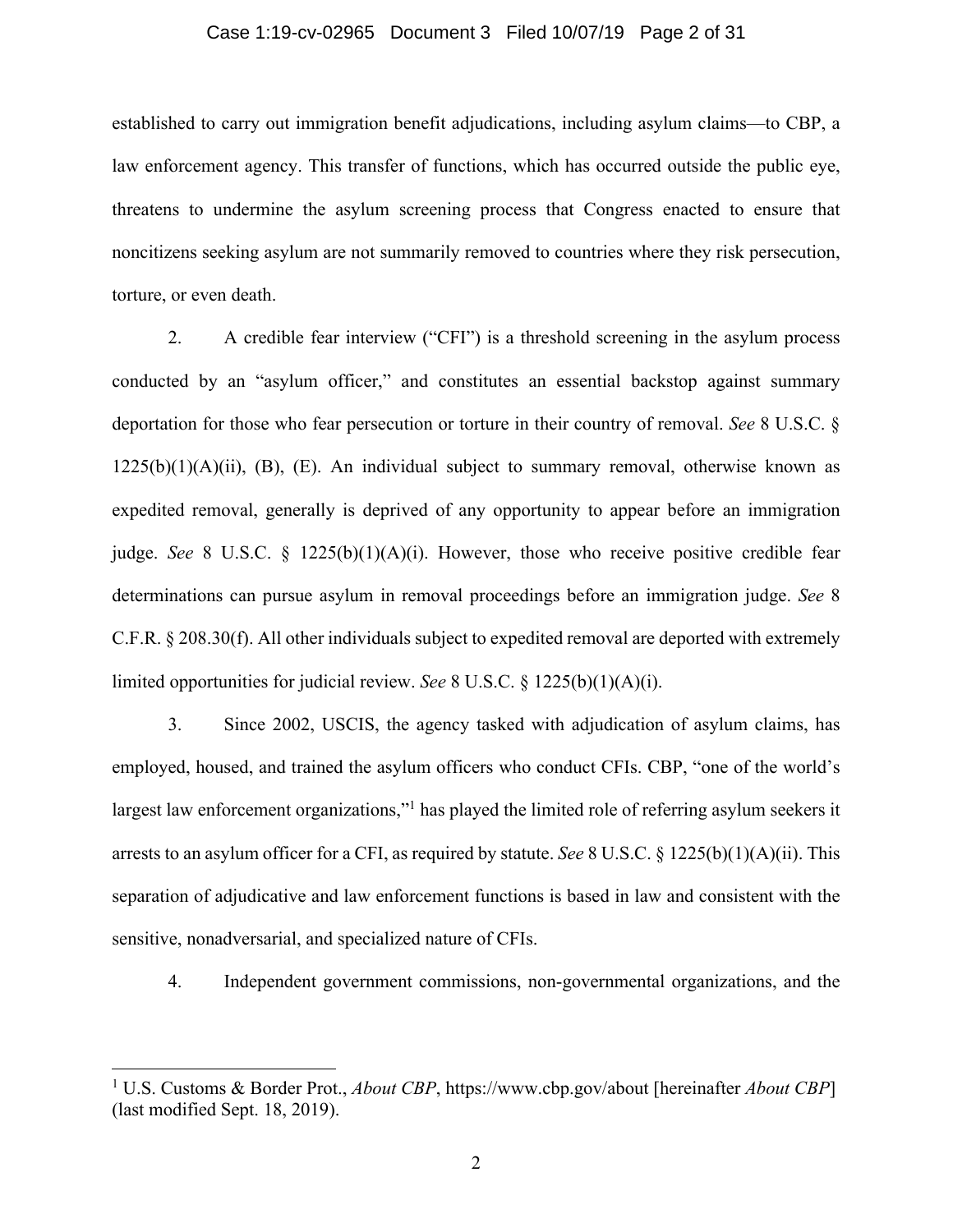# Case 1:19-cv-02965 Document 3 Filed 10/07/19 Page 3 of 31

media have documented that CBP officers or agents ("CBP officers") routinely fail to fulfill even the limited statutory and regulatory responsibilities they have in the credible fear process. According to these reports, CBP officers regularly fail to refer noncitizens who express a fear to an asylum officer for a CFI and otherwise interfere with or discourage individuals' attempts to seek asylum.<sup>2</sup> Public reports also document the coercive tactics and abusive behavior that CBP officers regularly employ against asylum seekers and others in their custody.<sup>3</sup>

5. Despite these documented practices, DHS reportedly has expanded CBP's role in the credible fear screening process. According to media reports, in April 2019, DHS began a pilot program in which USCIS provided some training to approximately 60 CBP officers to conduct CFIs.<sup>4</sup> Those officers are currently performing that task in the field as part of the pilot or test

<sup>2</sup> *See, e.g.*, John Washington, *Bad Information: Border Patrol Arrest Reports Are Full of Lies That Can Sabotage Asylum Claims*, The Intercept (Aug. 11, 2019, 12:20 PM),

https://bit.ly/2Kx6Zir; Human Rights First, *Fact Sheet: Allowing CBP to Conduct Credible Fear Interviews Undermines Safeguards to Protect Refugees* (Apr. 2019),

https://bit.ly/2nwR5vF; Amnesty International, *Facing Walls: USA and Mexico's Violations of the Rights of Asylum-Seekers* (2017), https://bit.ly/2s12uoD; Guillermo Cantor & Walter Ewing, American Immigration Council, *Still No Action Taken: Complaints Against Border Patrol Agents Continue to Go Unanswered* (Aug. 2017), https://bit.ly/2huoQtO; U.S. Comm'n on Int'l Religious Freedom, *Barriers to Protection: The Treatment of Asylum Seekers in Expedited Removal* (2016), https://bit.ly/2uydMQ8.

<sup>3</sup> *See, e.g.,* Garrett M. Graff, *The Border Patrol Hits a Breaking Point*, Politico (July 15, 2019), https://politi.co/30uecEY; Univ. of Chi. Law School Int'l Human Rights Clinic, et al., *Neglect and Abuse of Unaccompanied Immigrant Children by U.S. Customs and Border Protection*, 10- 15 (May 2018), https://bit.ly/2oe2b8W; Cantor & Ewing, *supra* note 2, at 1, 8; Sara Campos & Guillermo Cantor, *Deportations in the Dark: Lack of Process and Information in the Removal of Mexican Migrants*, 13-16 (Sept. 2017), https://bit.ly/2mDQ9oW.

<sup>4</sup> *See* Molly O'Toole, *Border Patrol agents, rather than asylum officers, interviewing families for 'credible fear'*, L.A. Times (Sept. 19, 2019, 5:50 AM), https://lat.ms/2mqC263; Julia Ainsley, *Stephen Miller wants Border Patrol, not asylum officers, to determine migrant asylum claims*, NBC News (July 29, 2019, 7:31 PM), https://nbcnews.to/2YpVQni; Nick Miroff, *U.S. asylum screeners to take more confrontational approach as Trump aims to turn more migrants away at the border*, Wash. Post (May 7, 2019), https://wapo.st/2JzaEe4; Reuters, *U.S. will assign dozens of border agents to migrant asylum interviews*, Reuters.com (May 9, 2019, 6:09 PM), https://reut.rs/2oeZpjN.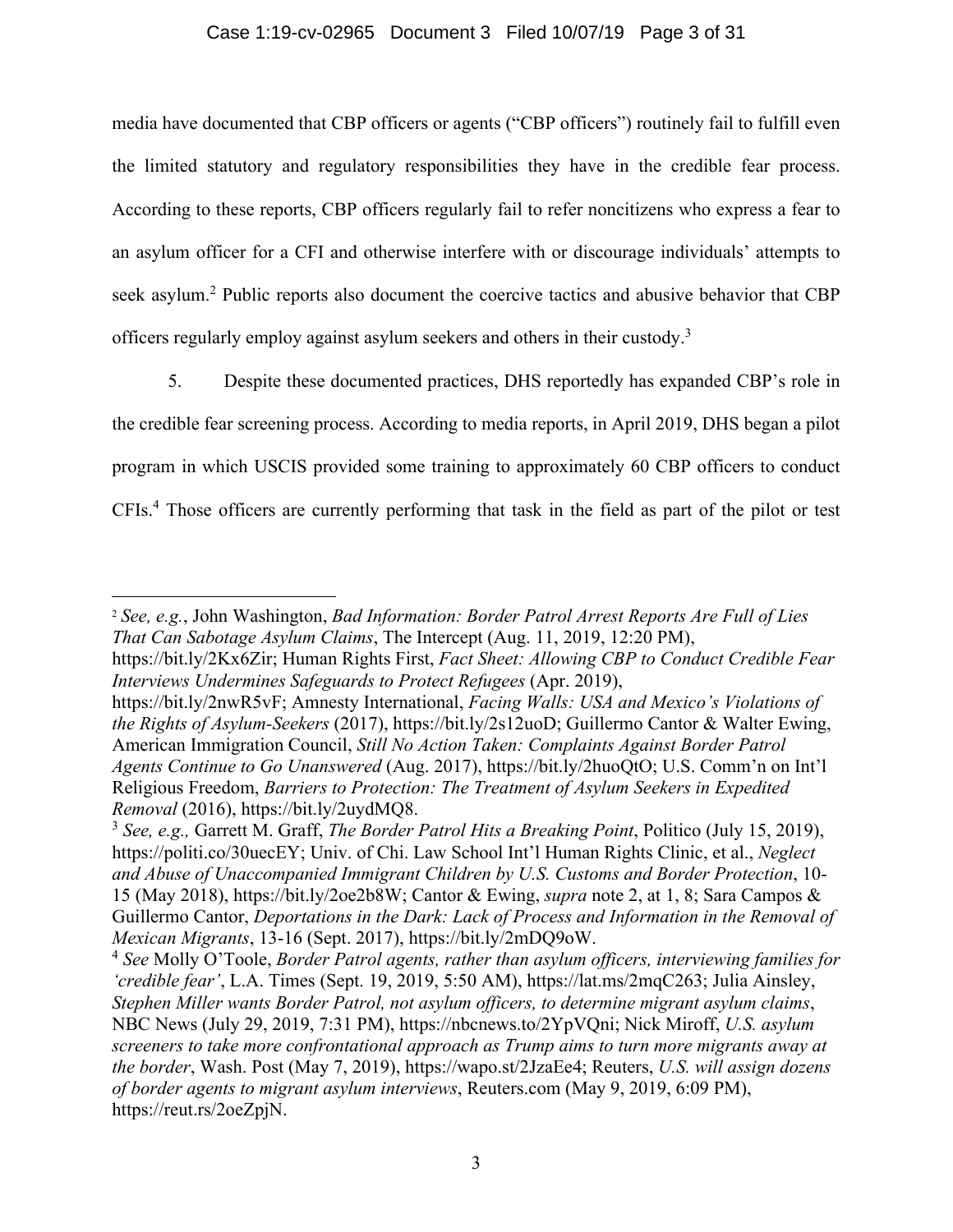#### Case 1:19-cv-02965 Document 3 Filed 10/07/19 Page 4 of 31

program.<sup>5</sup> Advocates who have observed these interviews report that CFIs conducted by CBP officers are "creating [a] significant strain" on asylum seekers.<sup>6</sup> President Trump's administration reportedly is considering expanding the pilot program with the aim of reducing the number of positive credible fear determinations, based on a conviction that CBP officers will issue more denials than asylum officers employed by USCIS. $^7$ 

6. This shift in functions marks a dramatic change in the credible fear screening process, and yet DHS has released little public information regarding the transfer of asylum screening duties to CBP officers.<sup>8</sup> Except for a short statement in a congressional briefing, DHS has not publicly addressed why this change was made, how CBP officers are being trained to conduct CFIs, how CBP officers are being supervised and evaluated as they conduct CFIs, where the pilot is being implemented, and whether there are plans to continue or expand it.

7. In response to the lack of publicly disclosed information, Plaintiff American Immigration Council submitted a FOIA Request to DHS, USCIS, and CBP (collectively, "Defendants") on May 20, 2019 seeking records related to the transfer of duties in the credible fear screening process that either have been implemented since January 20, 2017 or currently are planned. The Request specifically seeks information that relates to CBP officers conducting interviews and assessing credible fear.

8. Similarly, on July 5, 2019 and August 2, 2019, Plaintiff Tahirih Justice Center submitted two FOIA Requests to Defendants seeking records relating to CBP officers conducting

<sup>5</sup> *See* O'Toole, *supra* note 4; Ainsley, *supra* note 4.

<sup>6</sup> O'Toole, *supra* note 4*.* 

<sup>7</sup> Ainsley, *supra* note 4.

<sup>8</sup> *See The Trump Administration's Child Separation Policy: Substantiated Allegations of Mistreatment Before the H. Comm. on Oversight & Reform*, 116th Cong. 5 (July 18, 2019) [hereinafter McAleenan Testimony] (testimony of Kevin K. McAleenan, Acting Secretary, U.S. Department of Homeland Security), https://bit.ly/2od7lSE; Reuters, *supra* note 4.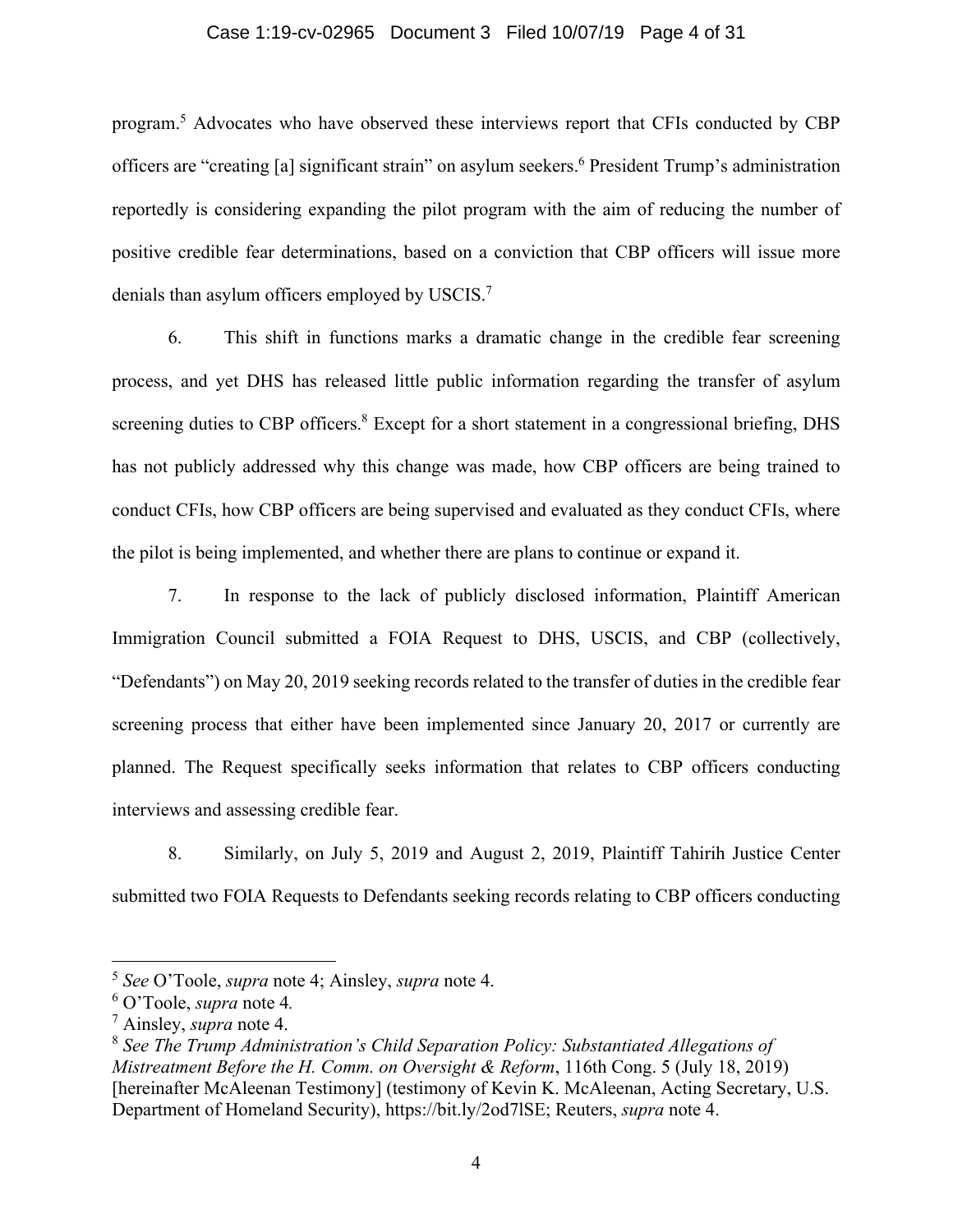## Case 1:19-cv-02965 Document 3 Filed 10/07/19 Page 5 of 31

or potentially conducting CFIs or reasonable fear interviews (RFIs)—a similar threshold screening for fear-based claims for individuals who have prior deportation or administrative removal orders.

9. Despite the public's urgent need to know about this extraordinary shift in the asylum screening process, Defendants have failed to provide a response within the statutory timeframe mandated by law. As a result, CBP's new role in the credible fear process remains opaque, to the detriment of the public.

#### **JURISDICTION AND VENUE**

10. This Court has jurisdiction pursuant to 5 U.S.C.  $\S$  552(a)(4)(B), (a)(6)(C)(i),  $(a)(6)(E)(iii)$  and 28 U.S.C. § 1331.

11. This Court has jurisdiction to grant declaratory and further proper relief pursuant to 5 U.S.C. §552(a)(4)(B), 28 U.S.C. §§ 2201-2202 and Federal Rules of Civil Procedure 57 and 65.

12. Venue lies in this District under 5 U.S.C. § 552(a)(4)(B) and 28 U.S.C. § 1391(e).

#### **PARTIES**

13. Plaintiff American Immigration Council ("the Council") is a tax-exempt, not-forprofit educational and charitable organization. Founded in 1987, the Council works to strengthen America by shaping public opinion about and conduct towards immigrants and immigration, by working toward a more fair and just immigration system that opens its doors to those in need of protection and by providing information and data to the public regarding federal immigration agencies' operations and activities. Through its research and analysis, the Council has become a leading resource for media and policymakers at the national, state, and local levels who seek to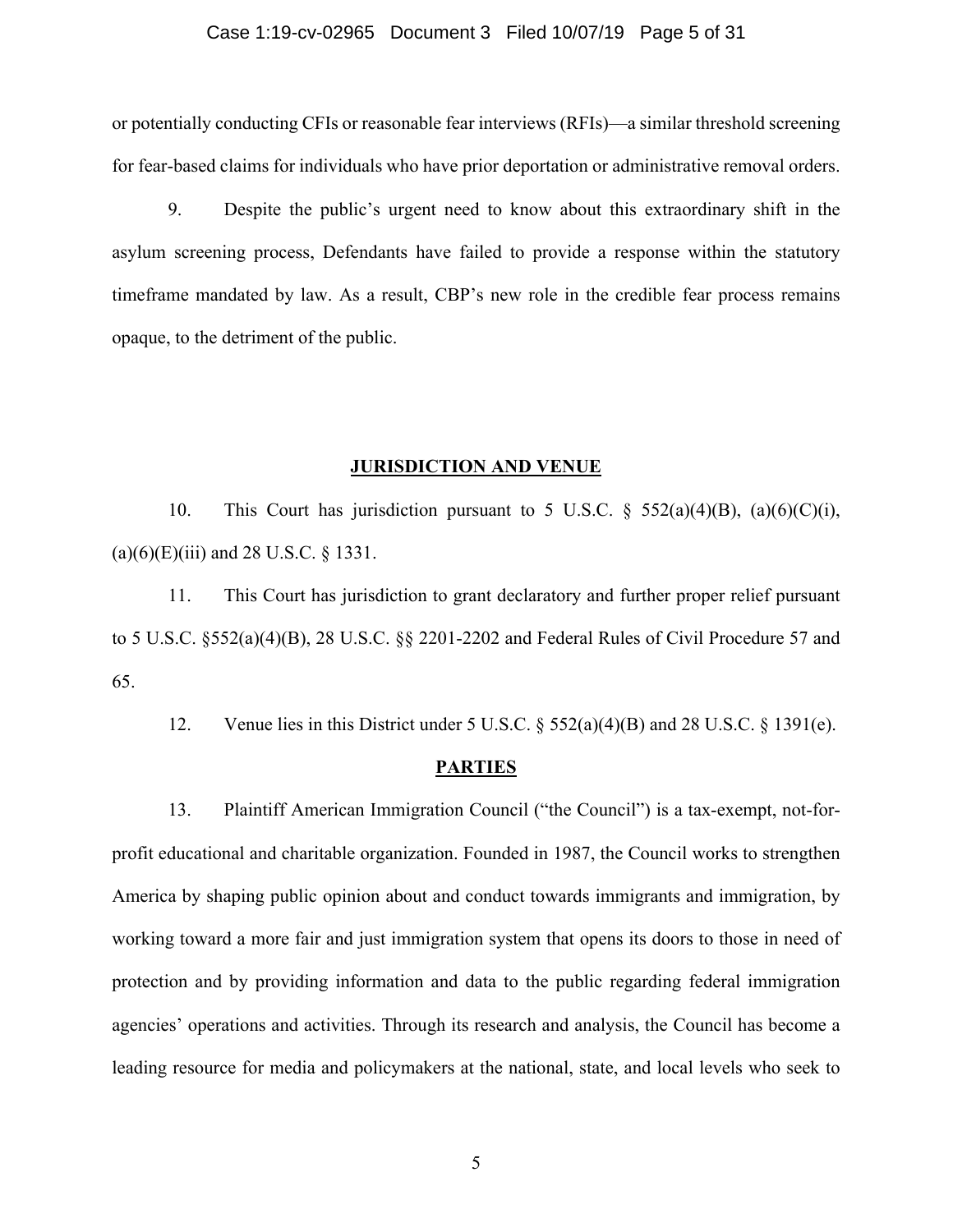## Case 1:19-cv-02965 Document 3 Filed 10/07/19 Page 6 of 31

understand U.S. immigration law and policy and to develop policies that are based on facts rather than myths. The Council also seeks, through court action and other measures, to hold the government accountable for unlawful conduct, restrictive interpretations of the law, withholding of information, and for failing to implement and execute immigration laws in a manner that comports with due process.

14. Plaintiff Tahirih Justice Center ("Tahirih") is the largest multi-city direct services and policy advocacy organization specializing in assisting immigrant women and girls who survive gender-based violence. In five cities across the country, Tahirih offers legal and social services to women and girls fleeing all forms of gender-based violence, including human trafficking, forced labor, domestic violence, rape and sexual assault, and female genital cutting/mutilation. Since its beginning in 1997, Tahirih has provided free legal assistance to more than 25,000 individuals, many of whom have experienced the significant psychological and neurobiological effects of that trauma. Through direct legal and social services, policy advocacy, and training and education, Tahirih protects immigrant women and girls and promotes a world where they can live in safety and dignity.

15. Defendant DHS is an agency of the United States government and an agency within the meaning of 5 U.S.C. § 552(f). DHS is responsible for administering and enforcing immigration laws. DHS is comprised of multiple component agencies, including USCIS and CBP.

16. Defendant CBP is a component agency of DHS and an agency within the meaning of 5 U.S.C. § 552(f). CBP's mission is to "safeguard America's borders." <sup>9</sup> In the past year, a number of CBP officers began conducting CFIs and making credible fear determinations.

<sup>9</sup> *About CBP*, *supra* note 1.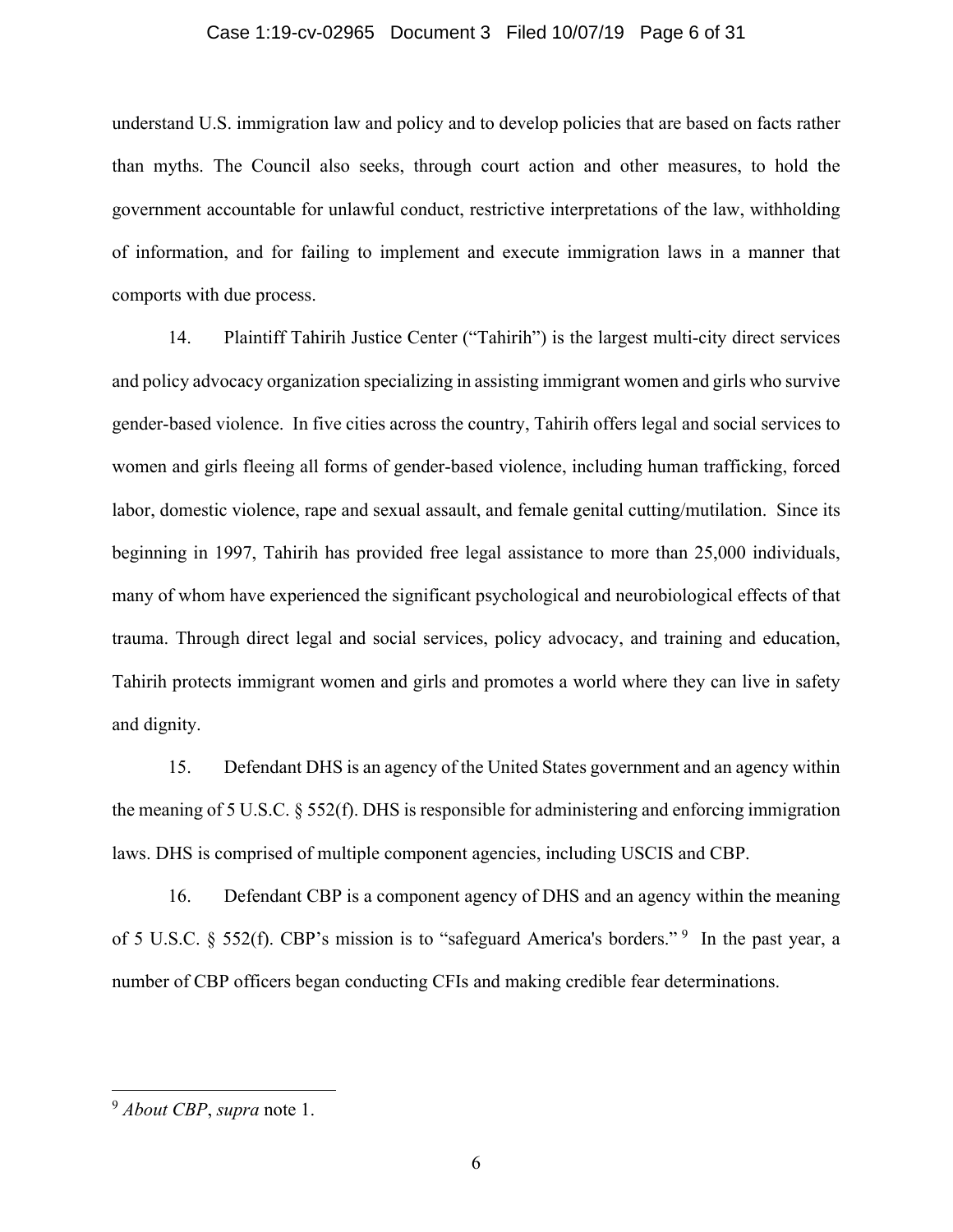17. Defendant USCIS is a component agency of DHS and an agency within the meaning of 5 U.S.C. § 552(f). Upon information and belief, USCIS is responsible for training and/or supervising CBP officers conducting CFIs and making credible fear determinations.

18. Upon information and belief, Defendants have custody and control over the records Plaintiffs seek to make publicly available under  $5 \text{ U.S.C. }$  §  $552(a)(2)$ .

# **STATEMENT OF FACTS**

## *Expedited Removal and the Credible Fear Screening Process*

19. Congress has authorized immigration officers to remove "without further hearing or review" certain noncitizens who arrive at a port of entry or enter the United States without inspection.<sup>10</sup> 8 U.S.C. § 1225(b)(1)(A)(i), (iii). However, Congress included an important procedural safeguard for individuals who express a fear of persecution in their country of removal or declare an intent to seek asylum.

20. A CBP officer must refer a person who expresses a fear of return or an intent to seek asylum to an "asylum officer," for a determination regarding whether the individual has a "credible fear" of persecution; namely, whether "there is a significant possibility . . . that the [noncitizen] could establish eligibility for asylum."  $8 \text{ U.S.C.} \$   $1225(b)(1)(A)(ii), (B)(iii)(I), (B)(v).$ Congress intended this threshold credible fear determination "to be a low screening standard for

 $10$  Until recently, noncitizens who entered the United States without inspection were subject to expedited removal only if DHS apprehended them within fourteen days of entry and within 100 miles of a land border. *See* Designating Aliens For Expedited Removal, 69 Fed. Reg. 48,877, 48,880-81 (Aug. 11, 2004). On July 23, 2019, DHS announced that it would immediately expand expedited removal to encompass noncitizens who enter without inspection and are apprehended anywhere in the United States if they cannot prove "to the satisfaction of an immigration officer" that they entered at least two years prior. Designating Aliens for Expedited Removal, 84 Fed. Reg. 35,409, 35,413-414 (July 23, 2019). *But see Make the Road New York v. McAleenan*, No. 19-cv-2369 (KBJ), 2019 WL 4738070, \*49 (D.D.C. Sept. 27, 2019) (preliminarily enjoining this expansion).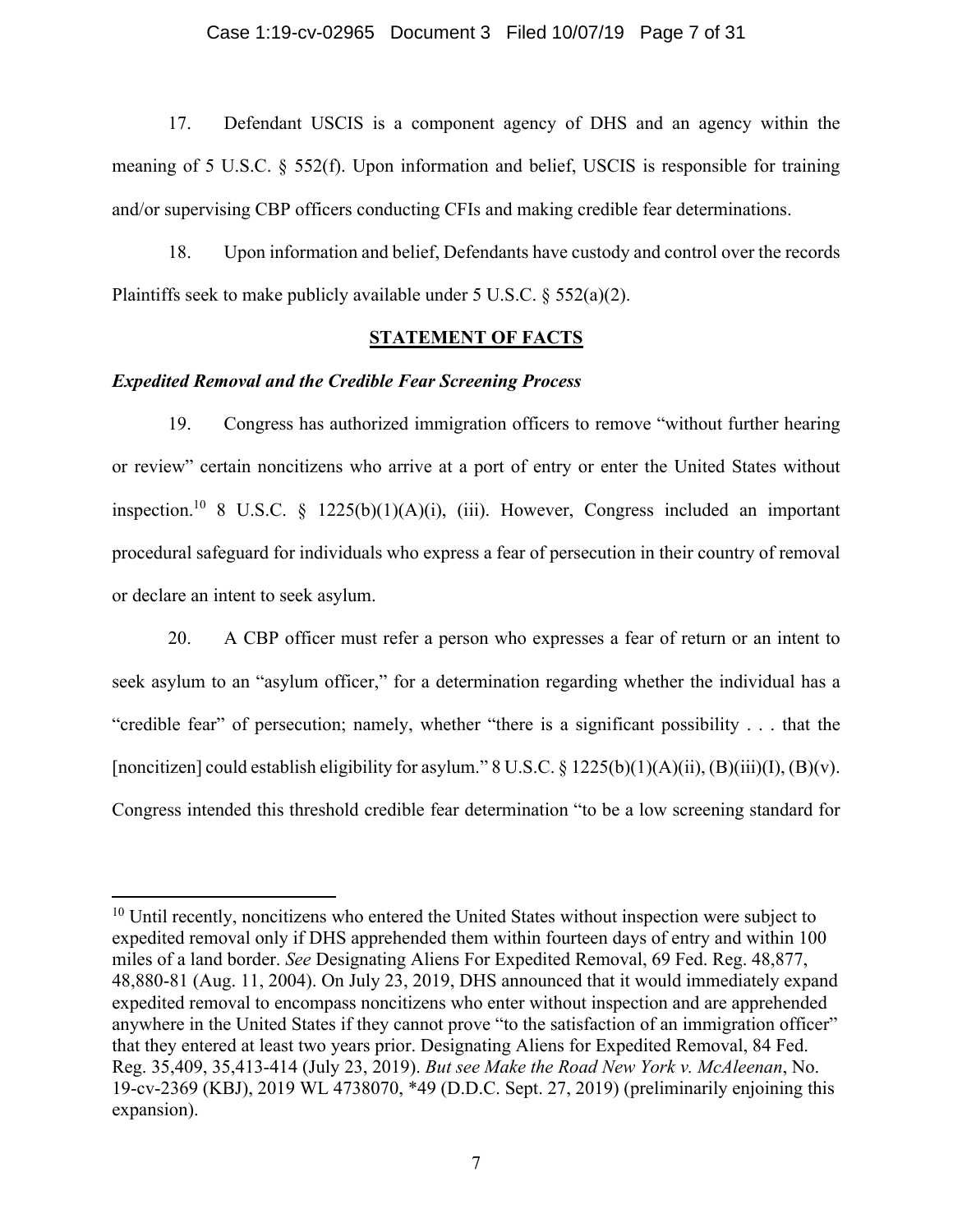## Case 1:19-cv-02965 Document 3 Filed 10/07/19 Page 8 of 31

admission into the usual full asylum process." 142 Cong. Rec. S11,491 (daily ed. Sept. 27, 1996) (statement of Sen. Hatch).

21. In the credible fear review process, asylum officers also screen for claims for protection in the form of withholding of removal and protection under the Convention Against Torture (CAT). *See* 8 C.F.R. § 208.30(e)(2), (e)(3). This is in keeping with the United States' longstanding commitment to protecting those who flee persecution.<sup>11</sup>

22. If the asylum officer determines that the noncitizen has established a credible fear of persecution, the officer must refer the noncitizen for a removal proceeding under 8 U.S.C. § 1229a. *See* 8 C.F.R. § 208.30(f). In a removal proceeding, the noncitizen can apply for relief or protection from removal before an immigration judge. *See* 8 U.S.C. § 1229a(c)(4). Importantly, removal proceedings before an immigration judge include key statutory due process rights. 8 U.S.C. § 1229a(b)(4).

23. If, after review by a supervisory asylum officer, *see* 8 C.F.R. § 208.30(e)(7), the asylum seeker is found not to have established a credible fear of persecution, the noncitizen may seek review of that decision by an immigration judge. *See* 8 U.S.C. § 1225(b)(1)(B)(iii)(III); 8 C.F.R.  $\S$  1208.30(g). If the noncitizen does not seek review by an immigration judge, the asylum officer must order removal.

24. An immigration judge, upon *de novo* review of the record of the negative credible fear determination, the asylum officer's notes, and any evidence submitted by the noncitizen, may affirm or reverse the asylum officer's credible fear determination. 8 C.F.R. § 1208.30(g)(2). Once

<sup>&</sup>lt;sup>11</sup> *See* Protocol Relating to the Status of Refugees, Jan. 31, 1967, 606 U.N.T.S.

<sup>267,</sup> https://bit.ly/2F5QqXD; Refugee Act of 1980, Pub. L. No. 96-212 § 101(a), 94 Stat. 102, 102 (Mar. 17, 1980); Foreign Affairs Reform and Restructuring Act of 1998, Pub. L. No. 105- 277, § 2242(a), 112 Stat. 2681, 2822 (Oct. 21, 1998).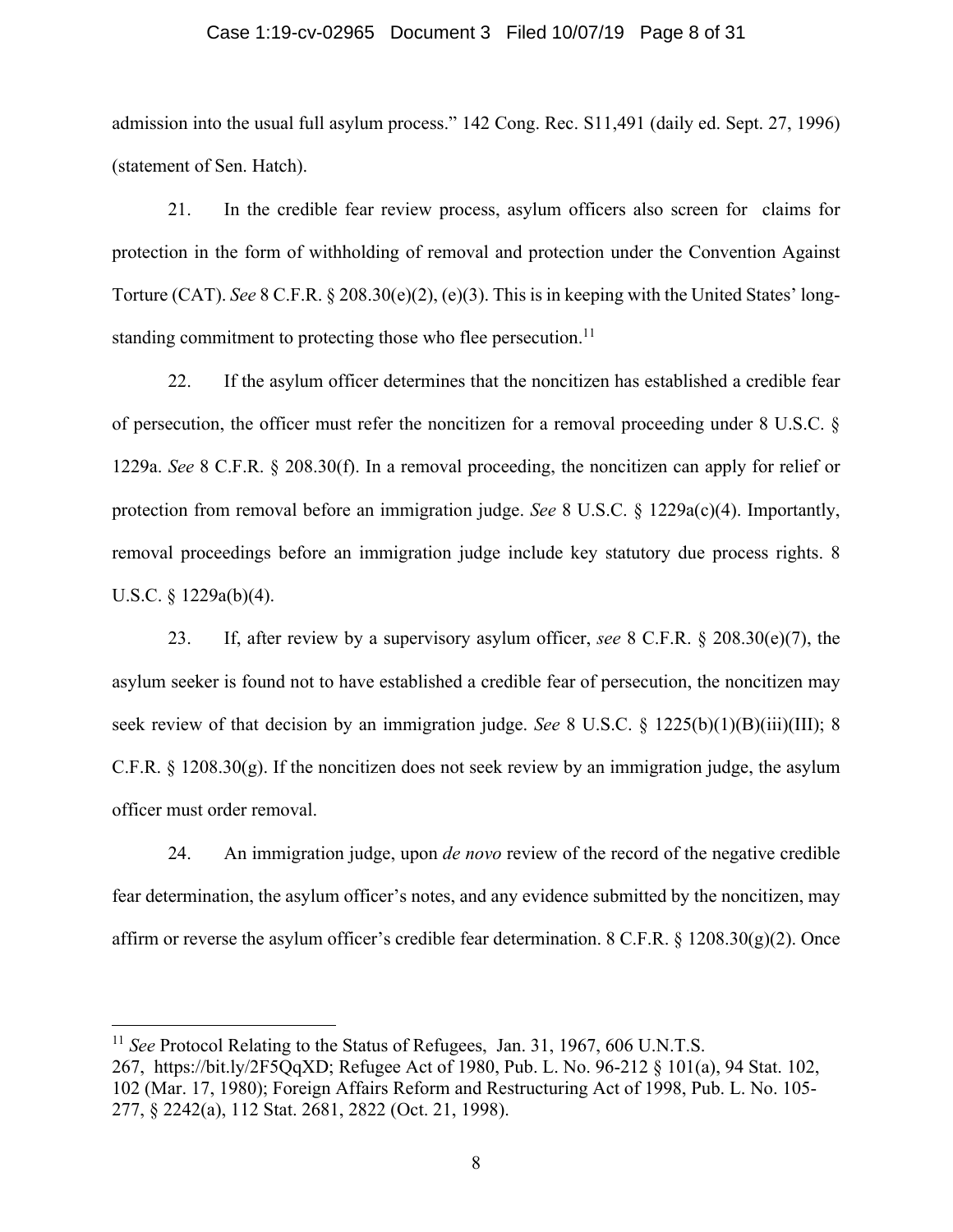# Case 1:19-cv-02965 Document 3 Filed 10/07/19 Page 9 of 31

an immigration judge affirms a negative credible fear determination, that decision may not be appealed, and the noncitizen can be deported swiftly. *See* 8 U.S.C. § 1225(b)(1)(A)(i); 8 C.F.R. §  $1208.30(g)(2)(iv)(A).$ 

25. In addition to the crucial due process rights at stake in this process, credible fear screenings are inherently sensitive. People fleeing persecution often must recount painful details of past harm, including sexual and physical violence, and other harrowing incidents. Fear, trauma, language and cultural barriers, lack of understanding about the process and purpose of the CFI, and mental illness can interfere with the person's ability to communicate his or her fear-based claims. Consistent with the sensitive nature of these interviews, regulations require that the CFI be conducted in a "nonadversarial manner, separate and apart from the general public" so that the asylum officer may "elicit all relevant and useful information bearing on whether the applicant has a credible fear of persecution or torture." 8 C.F.R. § 208.30(d).

26. The asylum officers who conduct CFIs must receive the equivalent of "special training in international human rights law, nonadversarial interview techniques, and other relevant national and international refugee laws and principles." 8 C.F.R. § 208.1(b); *see* 8 U.S.C. §  $1225(b)(1)(E)(i)$  (requiring asylum officers to have received "professional training ... comparable to that provided to full-time adjudicators" of asylum applications). In addition, asylum officers must be supervised by officers with "substantial experience adjudicating asylum applications." 8 U.S.C. §  $1225(b)(1)(E)(ii)$ .

## *The Role of USCIS Asylum Officers in the Credible Fear Review Process*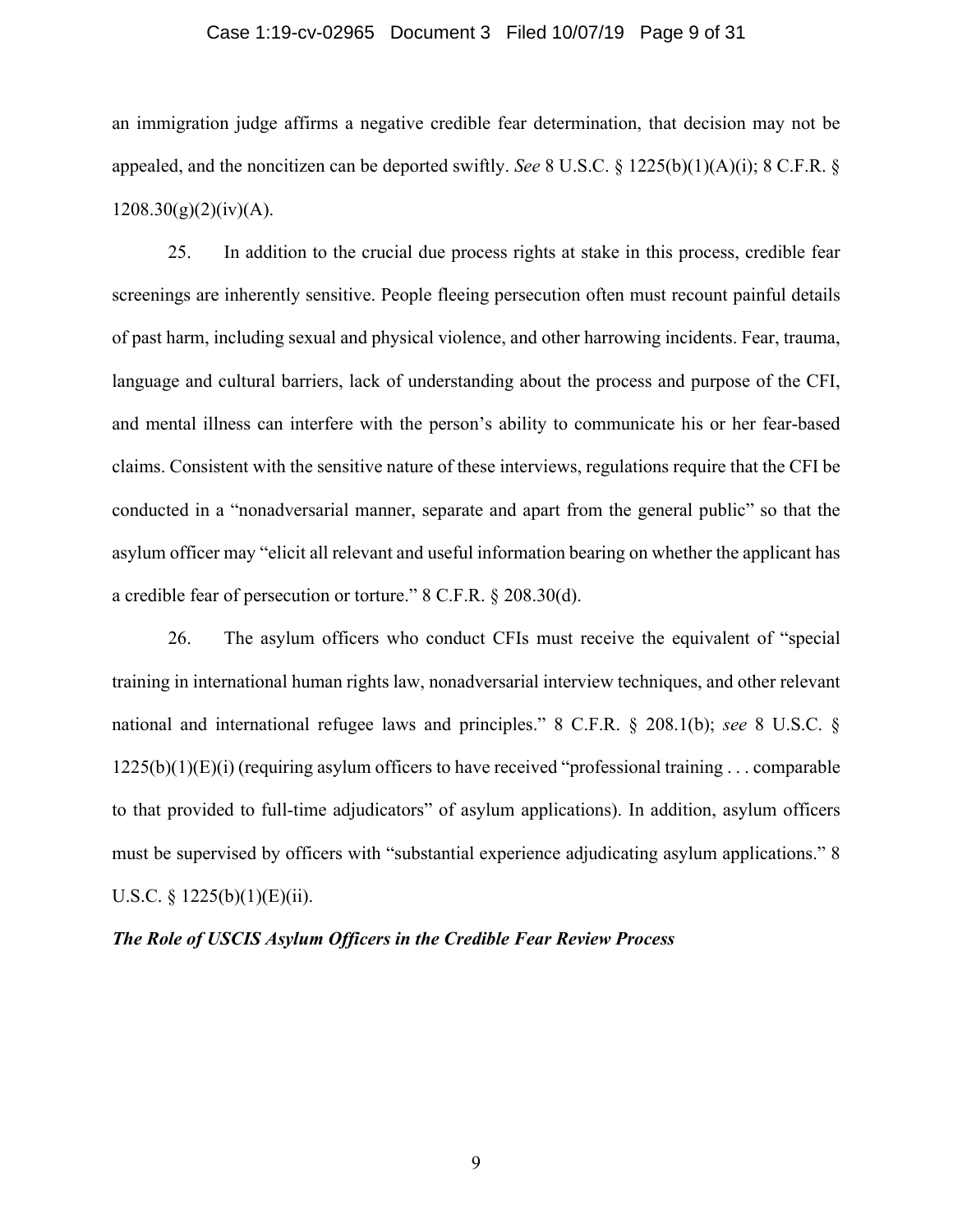## Case 1:19-cv-02965 Document 3 Filed 10/07/19 Page 10 of 31

27. Congress established USCIS in 2002 to perform all immigration adjudications, including those relating to asylum claims. *See* 6 U.S.C. § 271(b)(3), (5).<sup>12</sup> USCIS houses and trains its asylum officers, who are hired specifically to evaluate fear-based claims, in the Asylum Division within its Refugee, Asylum and International Operations Directorate ("RAIO").<sup>13</sup> For almost two decades, USCIS' highly trained corps of asylum officers have been solely responsible for conducting CFIs and making credible fear determinations. *See* 8 C.F.R. § 208.2(a).

28. Asylum officers must attend and complete the Asylum Officer Basic Training Course ("AOBTC"), "a national training course that is specific to asylum adjudications" with instructors from within the Asylum Division "as well as non-governmental organizations, law schools, and the [United Nations High Commission on Refugees]."<sup>14</sup> As part of their ongoing education, asylum officers are provided weekly training sessions of up to four hours.<sup>15</sup>

# *USCIS and Reasonable Fear Interviews*

29. Reasonable fear interviews (RFIs) are part of a threshold screening process for withholding of removal and CAT for individuals who are subject to reinstatement of a prior removal order under 8 U.S.C. § 1231(a)(5) or administrative removal under 8 U.S.C. § 1228(b). *See* 8 C.F.R. §§ 208.31, 238.1(f)(3), 241.8(e). A noncitizen in an RFI must meet a higher standard

<sup>&</sup>lt;sup>12</sup> With the Homeland Security Act of 2002 ("HSA"), Pub. L. No. 107-296, 116 Stat. 2135, 2192, 2193, 2196, 2205 (Nov. 25, 2002), Congress eliminated the former Immigration and Naturalization Service and transferred its adjudicative functions to what is now USCIS (initially named the Bureau of Citizenship and Immigration Services) and its law enforcement functions to what are now are now CBP and Immigration and Customs Enforcement. *See* 6 U.S.C. §§ 251, 252(a)(3), 271(b), 291.

<sup>&</sup>lt;sup>13</sup> U.S. Citizenship & Immigration Servs., Refugee, Asylum, and International Operations Directorate, *Organization*, https://bit.ly/2mHoun4 (last reviewed/updated Aug. 11, 2017); U.S. Citizenship & Immigration Servs., Asylum Division Training Programs, https://bit.ly/2mH9F3R [hereinafter Asylum Division Training Programs] (last reviewed/updated Dec. 19, 2016).  $^{14}$  *Id.* 

<sup>15</sup> *Id.*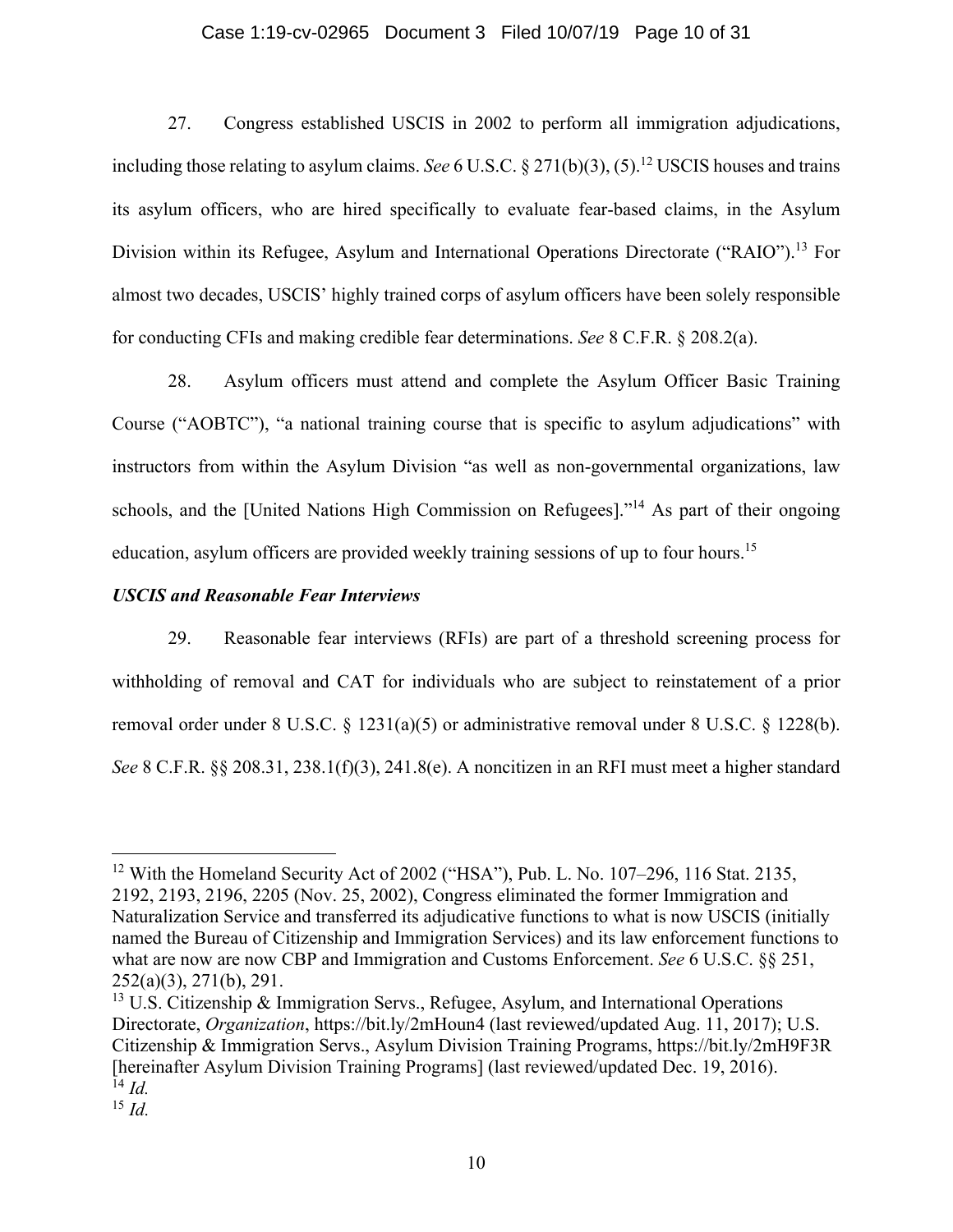## Case 1:19-cv-02965 Document 3 Filed 10/07/19 Page 11 of 31

than the credible fear standard. 8 C.F.R. § 208.31(c). USCIS asylum officers have exclusive jurisdiction over reasonable fear determinations. 8 C.F.R. § 208.31(a), (d). With some exceptions not relevant here, the RFI process otherwise tracks the CFI process procedurally. *See* 8 C.F.R. §  $208.31(c)$ , (e)-(g).

30. Defendants have not released any public information regarding whether CBP officers are being trained for, or are in fact conducting, RFIs.

## *CBP's Law Enforcement Role and History of Mistreatment of Asylum Seekers*

31. CBP "is one of the world's largest law enforcement organizations and is charged with keeping terrorists and their weapons out of the [United States] while facilitating lawful international travel and trade."<sup>16</sup>

32. Consistent with their law enforcement role, CBP officers historically have had limited responsibilities in the credible fear screening process. They are required to read a script to all individuals facing expedited removal which informs these individuals of their right to speak to an asylum officer if they have a fear of return; additionally, they must refer those who express a fear or an intent to apply for asylum to a USCIS asylum officer for a CFI. *See* 8 U.S.C. §  $1225(b)(1)(A)(ii)$ ; 8 C.F.R. § 235.3(b)(2)(i), (b)(4). Similarly, CBP officers are required to refer individuals subject to reinstatement of removal or administrative removal who express a fear to an asylum officer for an RFI. *See* 8 C.F.R. §§ 238.1(f)(3), 241.8(e).

33. CBP and its officers and agents have a long and well-documented history of misconduct towards asylum seekers, including failing to comply with their limited statutory and regulatory duties in the credible fear screening process. Reports indicate that CBP officers routinely fail to refer those who express a fear or an intent to seek asylum for a CFI, do not read

<sup>16</sup> *About CBP*, *supra* note 1.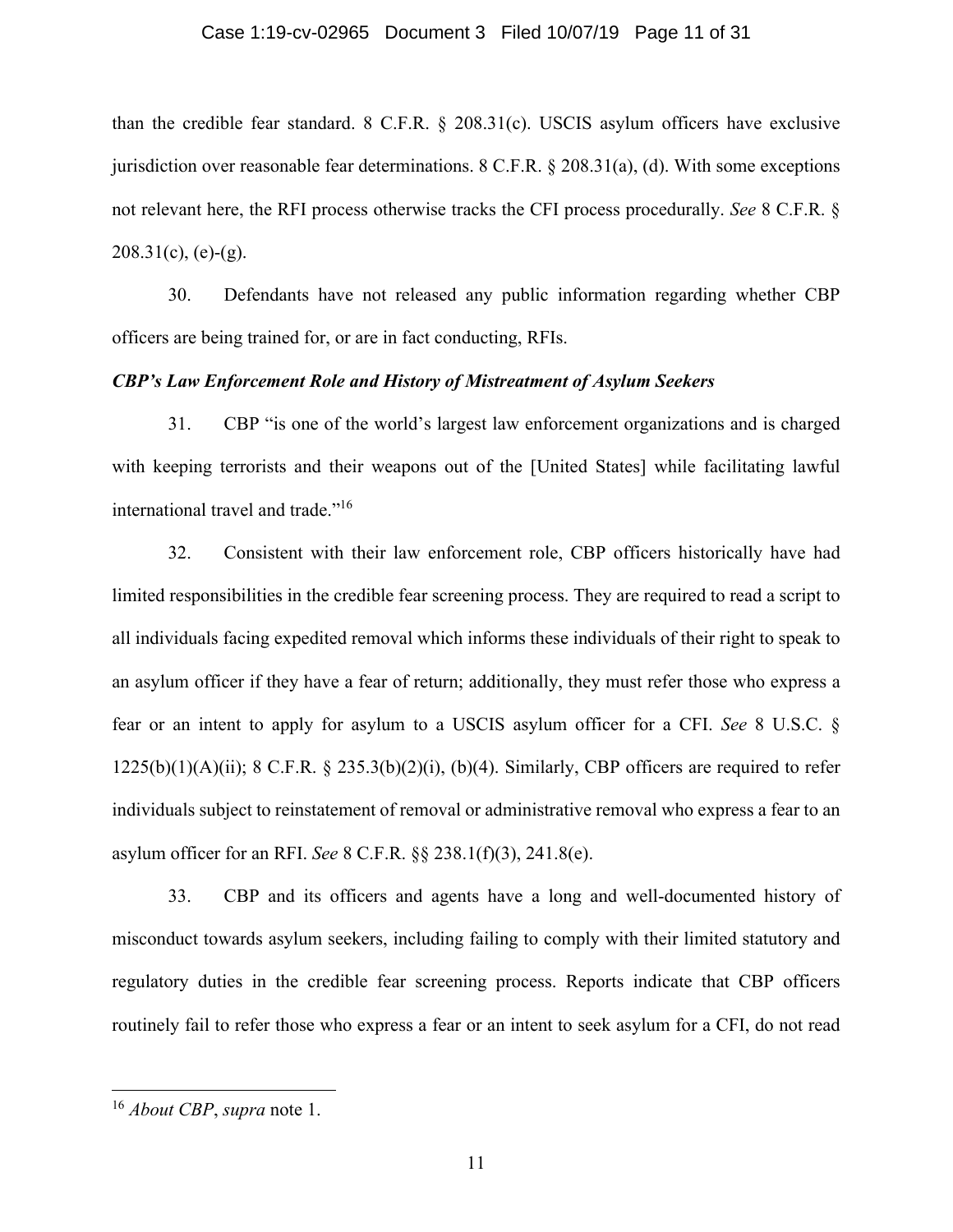# Case 1:19-cv-02965 Document 3 Filed 10/07/19 Page 12 of 31

the required advisals to the individual, coerce or threaten asylum seekers to recant their expressed fear, and record false information about asylum seekers in CBP paperwork.17

34. A 2016 study commissioned by Congress "revealed continuing and new concerns about CBP officers' interviewing practices and the reliability of the records they create, including: flawed U.S. Border Patrol<sup>[18]</sup> internal guidance that conflates CBP's role with that of USCIS; certain CBP officers' outright skepticism, if not hostility, toward asylum claims; and inadequate quality assurance procedures."19

35. In addition, journalists and non-governmental organizations have reported that CBP officers have a high incidence of physical and verbal abuse of asylum seekers and others in their custody.20 For example, in July 2019, media reported that thousands of CBP officers were members of a Facebook group in which CBP officers mocked a father and his toddler who drowned while attempting to enter the United States and otherwise used derogatory, racially charged

<sup>17</sup> *See, e.g.*, Washington, *supra* note 2; Human Rights First, *supra* note 2; Amnesty International, *supra* note 2; Amnesty International, *'You Don't Have Any Rights Here': Illegal Pushbacks, Arbitrary Detention & Ill-Treatment of Asylum-Seekers in the United States*, 17

(2018), http://bit.ly/2opsede; Cantor & Ewing, *supra* note 2; B. Shaw Drake et al., Human Rights First, *Crossing the Line: U.S. Border Agents Illegally Reject Asylum Seekers* (2017),

http://bit.ly/2pb69jd; U.S. Comm'n on Int'l Religious Freedom, *supra* note 2.

<sup>18</sup> U.S. Border Patrol is a component of CBP. *See* U.S. Customs & Border Prot., *Leadership/Organization*, https://www.cbp.gov/about/leadership-organization (last modified July 24, 2019).

<sup>19</sup> U.S. Comm'n on Int'l Religious Freedom, *supra* note 2, at 2.

<sup>20</sup> *See, e.g.*, Graff, *supra* note 3; Vanessa Romo, *U.S. Border Agents Seen on Video Trying to Deport a Man Who 'Looks Mexican'*, NPR (Apr. 12, 2018, 5:29 PM), https://n.pr/2mH1HrD; Univ. of Chi. Law School Int' Human Rights Clinic, *supra* note 3; Cantor & Ewing, *supra* note 2, at 1, 8; Campos & Cantor, *supra* note 3, at 13-16; Jesuit Conf. of Canada & U.S., *Our Values on the Line: Migrant Abuse and Family Separation at the Border*, 6-10 (Sept. 2015), http://bit.ly/2oYdkuT; ACLU of Arizona, *Record of Abuse: Lawlessness and Impunity in Border Patrol's Interior Enforcement Operations*, 6 (Oct. 2015), http://bit.ly/2od9EVZ; The Ctr. for Latin American Studies, Univ. of Ariz., *In the Shadow of the Wall: Family Separation, Immigration Enforcement and Security*, 24 (Mar. 2013), http://bit.ly/2oca0Mp; Daniel E. Martínez, et al., American Immigration Council, *Bordering on Criminal: The Routine Abuse of Migrants in the Removal System*, 6 (Dec. 2013), http://bit.ly/2nAvtyv.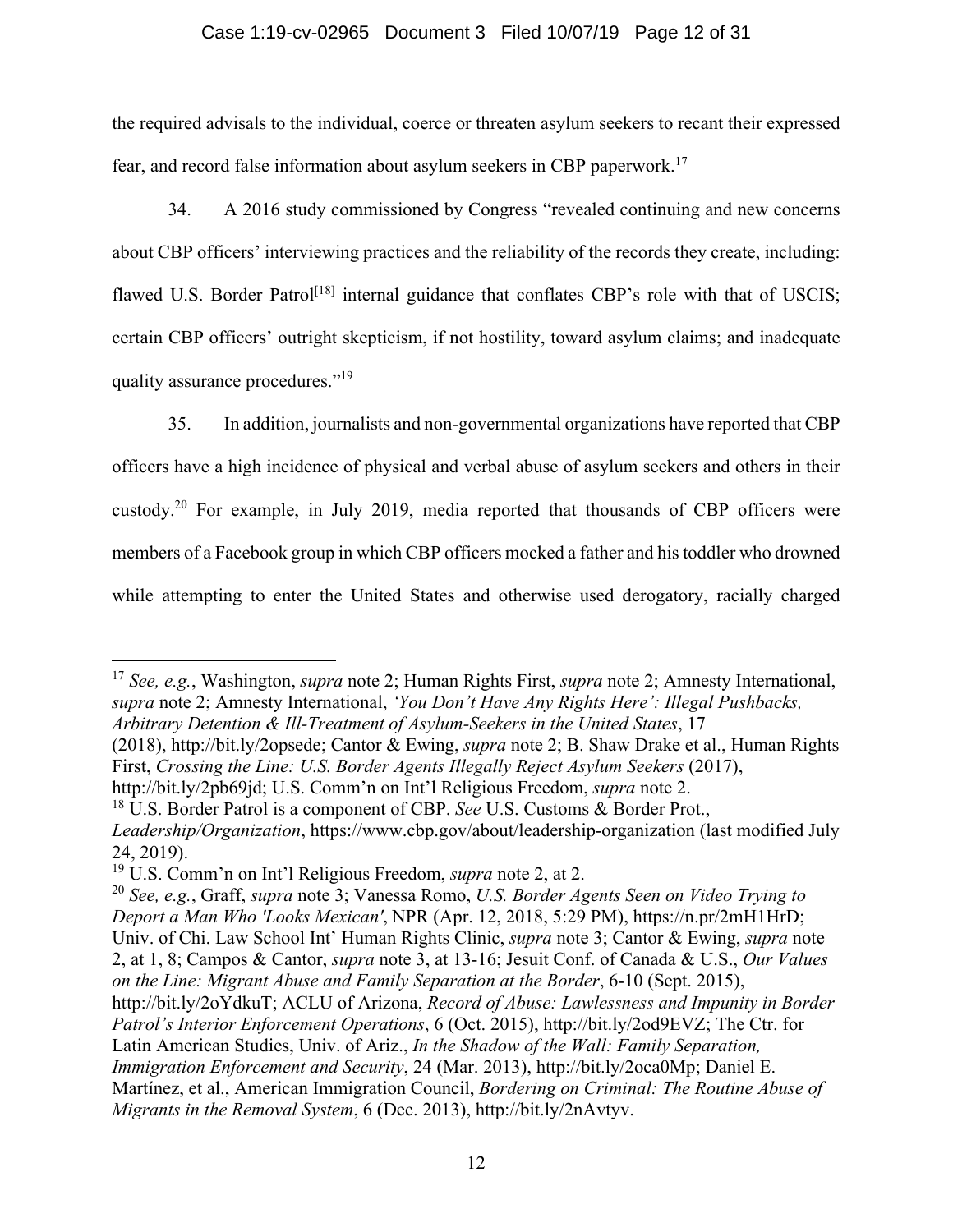language about migrants.<sup>21</sup> In the same month, journalists reported that CBP officers forced a noncitizen to hold a sign identifying himself as a homosexual,<sup>22</sup> detained children in "poor conditions that are not pure byproducts of overcrowding,"<sup>23</sup> sexually assaulted a child in CBP custody, and retaliated against other children for protesting the conditions of their confinement.<sup>24</sup>

# *DHS Instructs CBP to Conduct Credible Fear Interviews*

36. Against this backdrop, in a memorandum published on April 29, 2019, President Trump directed the Secretary of DHS to "reprioritize the assignment of immigration officers . . . as the Secretary deems necessary and appropriate to improve the integrity of adjudications of credible and reasonable fear claims . . . ."25 Subsequent media reports indicate that beginning in April 2019, in a program intended to be a pilot, USCIS provided training for approximately 60 CBP officers to conduct CFIs and those officers are currently conducting interviews in the field.<sup>26</sup> Reports further indicate that the Trump Administration has requested \$23 million from Congress to fund the pilot and hopes to expand the program. $27$ 

<sup>21</sup> A.C. Thompson, *Inside the Secret Border Patrol Facebook Group Where Agents Joke About Migrant Deaths and Post Sexist Memes*, ProPublica (July 1, 2019, 10:55 AM), https://bit.ly/2YyJXfu.

<sup>22</sup> Nick Valencia et al., *Border Patrol agents allegedly tried to shame a migrant by making him hold a sign reading 'I like men,' emails show*, CNN (July 4, 2019, 4:58 PM), https://cnn.it/2mPKOes.

<sup>23</sup> Jacob Soboroff & Julia Ainsley, *Migrant kids in overcrowded Arizona border station allege sex assault, retaliation from U.S. agents*, NBC News (July 9, 2019, 8:30 PM),

https://nbcnews.to/2LbfbGP; *see* Simon Romero et al., *Hungry, Scared and Sick: Inside the Migrant Detention Center in Clint, Tex.*, N.Y. Times (July 9, 2019), https://nyti.ms/2L7dREA. <sup>24</sup> *See* Soboroff & Ainsley, *supra* note 22.

<sup>25</sup> Donald J. Trump, *Presidential Memorandum on Additional Measures to Enhance Border Security and Restore Integrity to Our Immigration System* (Apr. 29, 2019), https://bit.ly/2L15KYW.

<sup>26</sup> O'Toole, *supra* note 4; Ainsley, *supra* note 4; Miroff, *supra* note 4*.* 

<sup>27</sup> O'Toole, *Border patrol agents*, *supra*; Ainsley, *Stephen Miller*, *supra*; Miroff, *U.S. asylum screeners*, *supra;* Geneva Sands et al., *White House backs Stephen Miller proposal to let Border Patrol agents to conduct asylum interviews*, CNN (May 8, 2019), https://cnn.it/2ntS5AZ *.*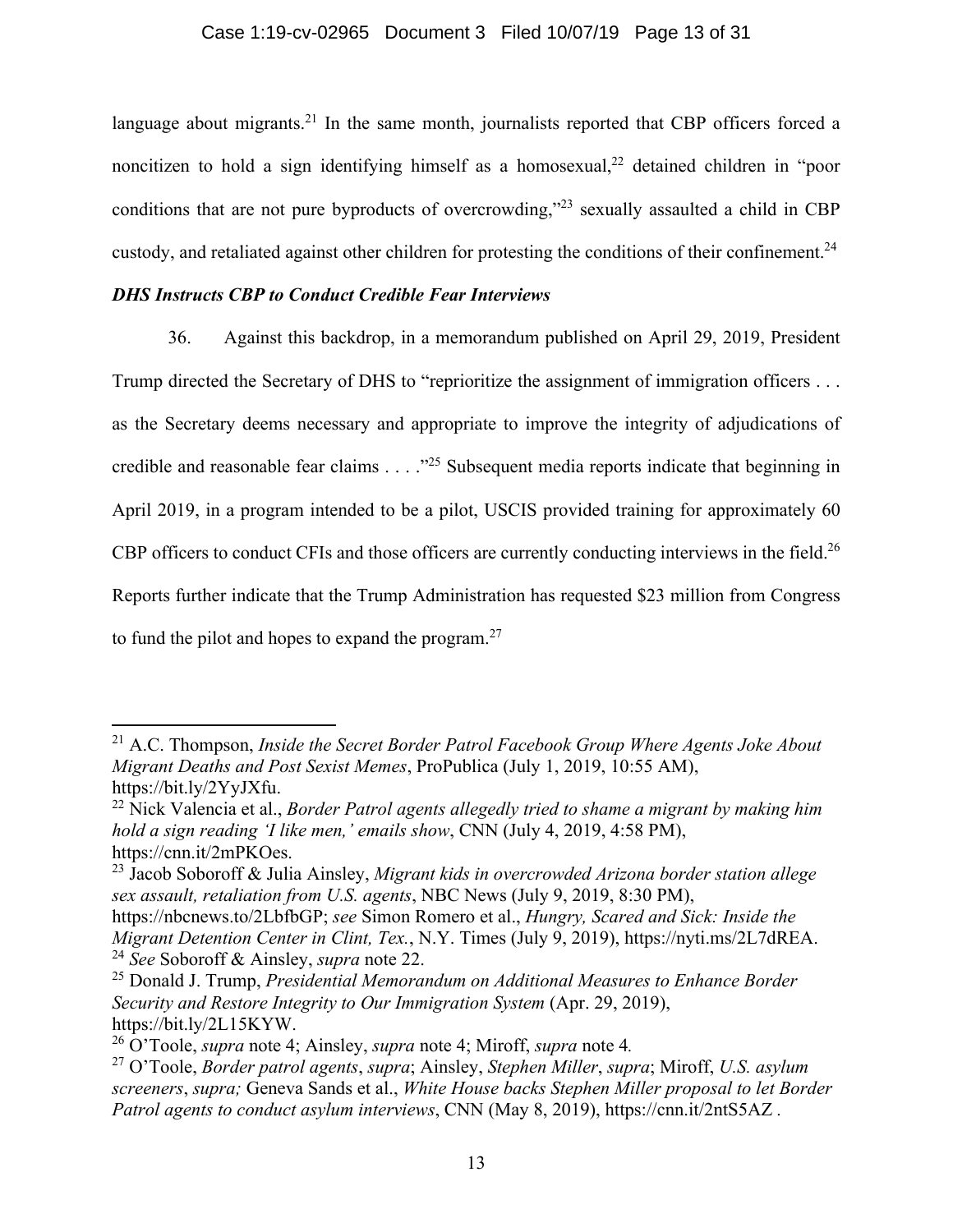## Case 1:19-cv-02965 Document 3 Filed 10/07/19 Page 14 of 31

37. DHS' decision to take CBP officers away from their law enforcement responsibilities in order to conduct CFIs contradicts the agency's recent claims that there is a law enforcement "crisis" at the United States-Mexico border. DHS has stated that CBP requires additional enforcement resources to respond to a purported "emergency" at the border, but at the same time has removed CBP officers from border law enforcement duties to carry out asylum adjudicative functions, leaving the public with questions about the agency's justification for its decision-making and heightening the need for information.

38. Either as part of the initial pilot, or via an expansion, in September 2019 CBP officers reportedly began conducting CFIs for families seeking protection.28

39. DHS has taken these steps notwithstanding CBP's law enforcement role and history of animus towards asylum seekers. In fact, media reports indicate that CBP officers have been selected to conduct CFIs precisely because they are likely to obstruct—and deport—asylum seekers by issuing more negative credible fear determinations.<sup>29</sup>

40. The special representative for the asylum officers' federal union has publicly expressed concern that CBP officers, because of their law enforcement background, are not wellsuited for the responsibility of screening asylum seekers.<sup>30</sup>

41. Early results from the pilot program suggest that CBP officers are meeting this obstructionist goal. According to media sources, as of August 2019, CBP officers "had completed 178 credible-fear screenings with asylum seekers from more than 15 countries—all of whom were single adults. They determined 54% met the credible-fear standard and 35% did not. [CBP officers]

<sup>28</sup> O'Toole, *supra* note 4*.*

<sup>29</sup> Ainsley, *supra* note 4*.*

<sup>30</sup> O'Toole, *supra* note 4*.*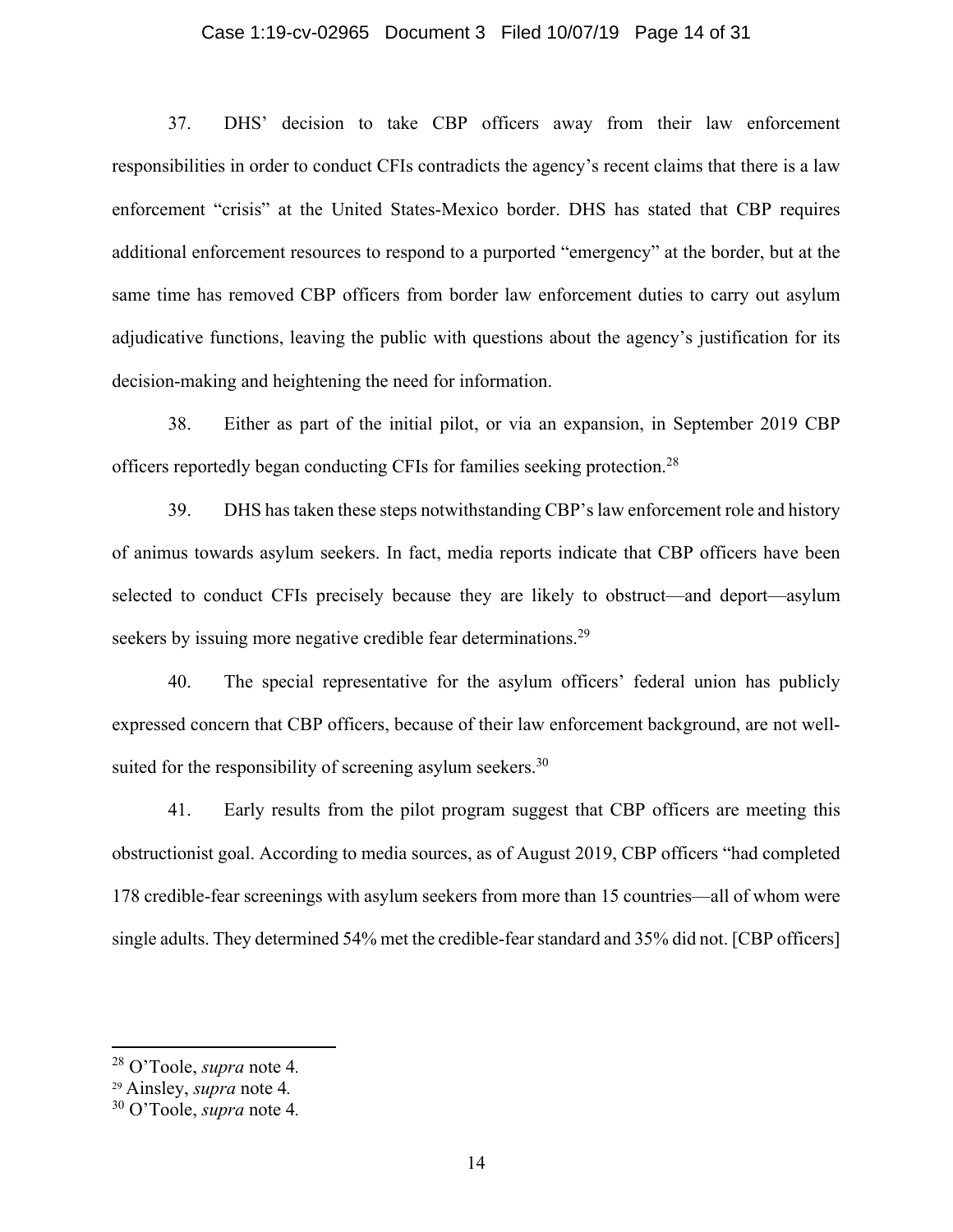## Case 1:19-cv-02965 Document 3 Filed 10/07/19 Page 15 of 31

closed 11% of cases without making a determination."31 This marks a dramatic drop from the roughly 80% approval rate when CFIs are conducted by asylum officers employed by USCIS—a rate consistent with the generous credible fear standard.<sup>32</sup>

42. Through this transfer of functions, DHS has replaced asylum officers who are hired and trained to adjudicate sensitive claims for asylum with law enforcement officers hired to combat terrorism from an agency with a history of mistreating asylum seekers and obstructing their due process rights. Despite the significance of this change to the credible fear process, there is little or no public information about this transfer of functions. The only information DHS has made available to the public has been through testimony to committees of the U.S. House of Representatives, which lacked any significant detail.<sup>33</sup>

43. Upon information and belief, there are no publicly available records regarding the pilot program in which CBP officers conduct CFIs or any plans to expand it. Timely, public information regarding this dramatic shift in functions is crucial, given the current, robust national conversation and interest regarding the U.S. asylum process, the treatment of asylum seekers, and what DHS has claimed to be a law enforcement crisis at the southern border.

# *Plaintiff American Immigration Council's FOIA Request and Defendants' Response*

44. In order to shed light on changes to the credible fear process and the role of CBP, Plaintiff American Immigration Council submitted a FOIA Request ("Council Request") to DHS, CBP, and USCIS on May 20, 2019. *See* Exhibit A.

45. The Council Request sought records regarding changes to the credible fear process that either have been implemented since January 20, 2017 or are currently planned and that relate

<sup>31</sup> O'Toole, *Border Patrol agents*, *supra.*

 $32$  *Id.* 

<sup>33</sup> McAleenan Testimony, *supra* note 8; Reuters, *supra* note 4.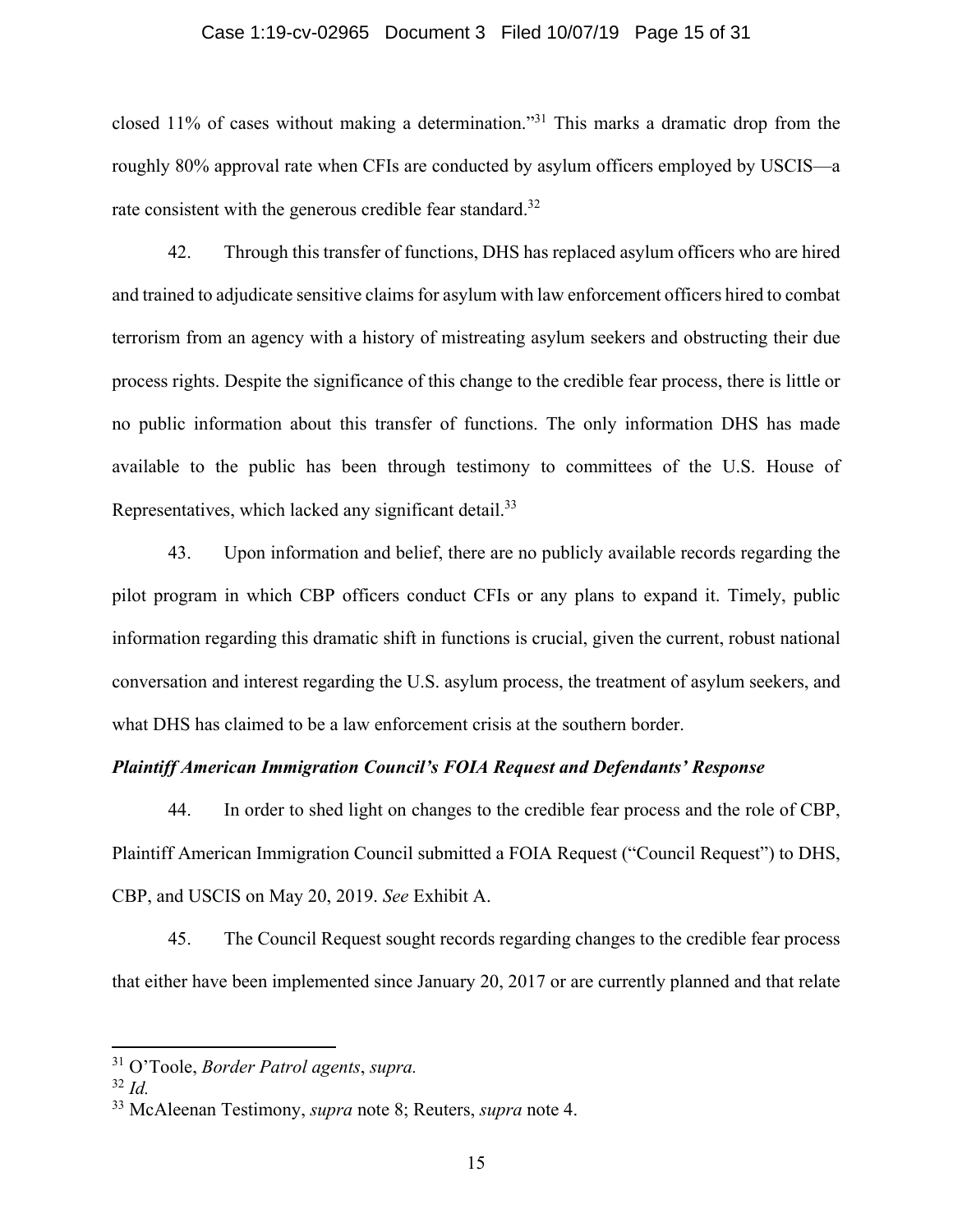#### Case 1:19-cv-02965 Document 3 Filed 10/07/19 Page 16 of 31

to CBP officers or agents conducting interviews and making determinations regarding credible fear under 8 U.S.C.  $\S 1225(b)(1)(B)$ , including records describing, referring, or relating to:

- a. Consideration of or decisions about whether CBP officers are to be authorized to conduct CFIs.
- b. Policies, procedures, recommendations, guidelines or memorandum of agreement relating to CBP officers conducting CFIs, including any changes to pre-existing policies, procedures, recommendations, guidelines or memorandum of agreement related to CFIs.
- c. Training materials developed, used or intended to be used to train CBP officers to conduct CFIs, including but not limited to lesson plans and Power Point presentations, and any memoranda implementing such trainings.
- d. Protocols and/or policies for evaluating whether a CBP officer will be authorized to conduct CFIs, including but not limited to any tests or other evaluative materials relating to the agent or officer's knowledge acquired from training, and/or the performance of CBP officers while conducting mock or actual CFIs.
- e. Supervision of CBP officers who are authorized to conduct CFIs, including but not limited to which DHS component (USCIS or CBP) and officials within that component will be responsible for carrying out the supervision and the manner in which the supervision will be conducted.
- f. The respective roles of USCIS and CBP with respect to CBP officers who are authorized to conduct CFIs, including but not limited to training, supervision, review of credible fear determinations, and monitoring for quality assurance and compliance with the law, regulations and agency policies.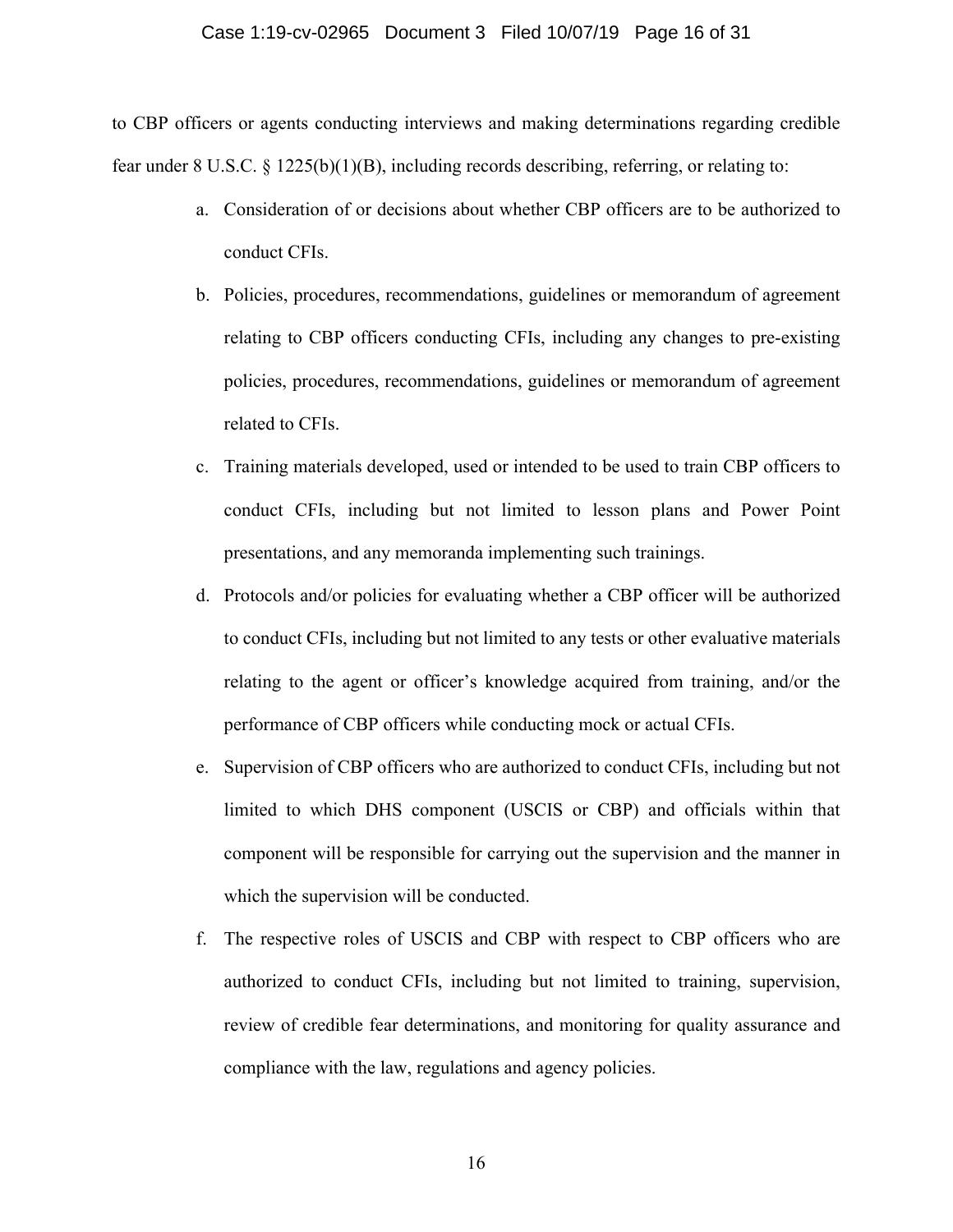- g. Any concerns, whether practical, legal, or otherwise, that would weigh against giving CBP officers authority to conduct CFIs.
- h. Communications, whether electronic or conventional, within or among, DHS, CBP, USCIS, or any of their agents, agencies, subagencies, or offices, relating to CBP officers conducting CFIs, including but not limited to (a) all communications regarding the planning and/or implementation of any proposal for CBP officers to conduct CFIs and (b) all communications regarding the training, evaluation, and supervision of CBP officers with respect to CFIs.
- i. Communications, whether electronic or conventional, between DHS, CBP, USCIS, or any of their agents, agencies, subagencies, or offices, and President Trump's Administration, including the Executive Office of the President, and/or staff working from the White House, relating to CBP officers conducting CFIs, including but not limited to: (a) all communications regarding consideration of or decisions about whether CBP officers are to be authorized to conduct CFIs; (b) all communications regarding the planning and/or implementation of any proposal for CBP officers to conduct CFIs; and (c) all communications regarding the training, evaluation, and supervision of CBP officers with respect to CFIs.
- j. DHS' May 1, 2019 supplemental budget request to the U.S. House of Representatives, titled Southern Border Humanitarian Crisis Supplemental Request, requesting, inter alia, "\$23M to begin implementing the Border Patrol credible fear screening program," including any and all records relating to this request.

#### Exhibit A at 2-3.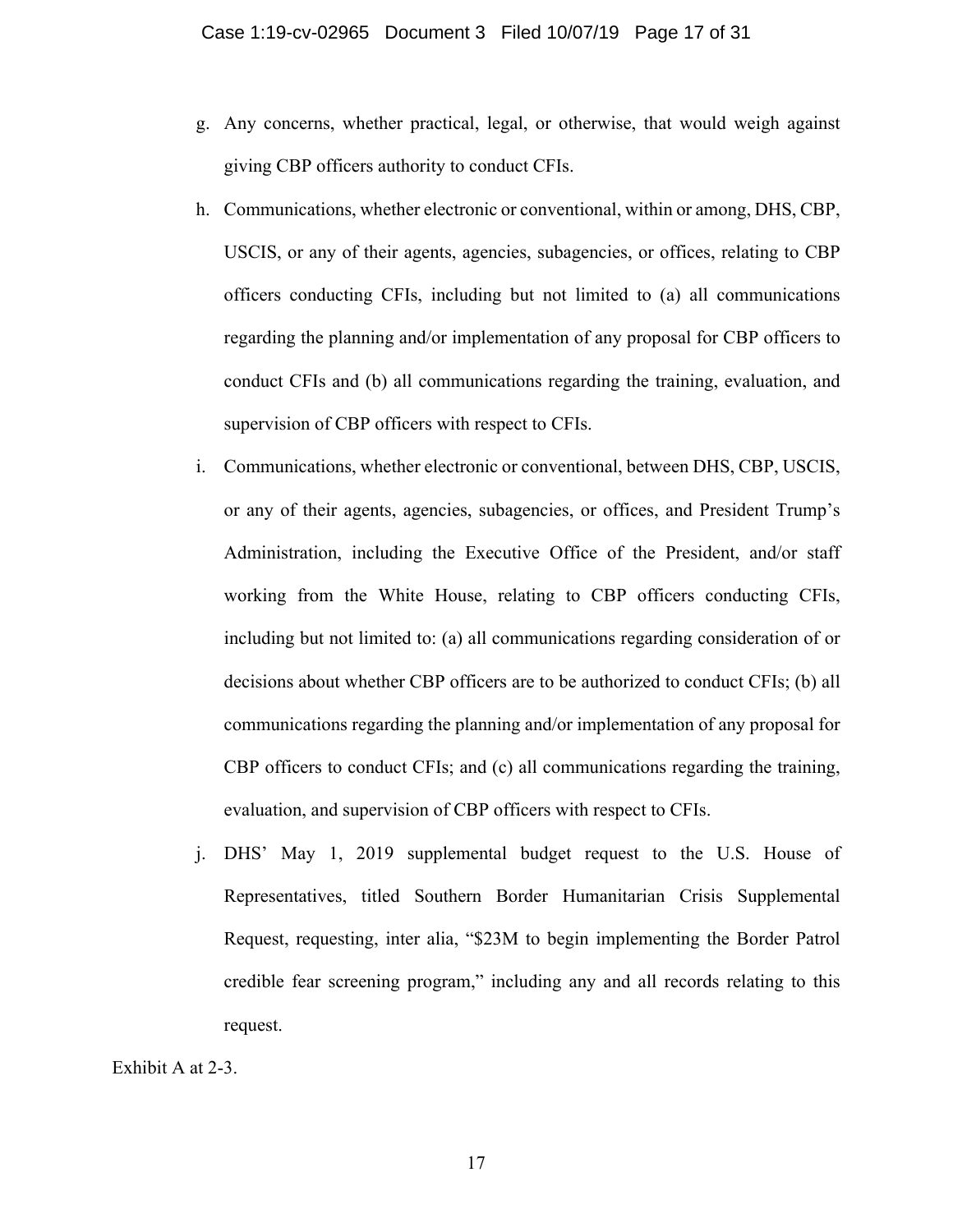# Case 1:19-cv-02965 Document 3 Filed 10/07/19 Page 18 of 31

46. The Council Request further sought expedited processing by each Defendant "because there is 'an urgency to inform the public about an actual or alleged federal government activity' by organizations 'primarily engaged in disseminating information"" under 5 U.S.C. §  $552(a)(6)(E)$  and  $6$  C.F.R. § 5.5(e). Exhibit A at 4-5 (quoting  $6$  C.F.R. § 5.5(e)(1)(ii)). The Council Request explained that asylum seekers and their attorneys have an urgent need to know how any transfer of functions from USCIS to CBP will impact the evaluation of their asylum claims and the general public has an urgent need to understand plans to divert officers from law enforcement to non-law enforcement roles. *Id.* Finally, the Council Request sought from each Defendant a waiver of fees relating to processing the request.

47. On May 20, 2019, shortly after submitting the Request, Plaintiff American Immigration Council received an e-mail reply from USCIS, Exhibit B, and an e-mail delivery confirmation receipt from DHS, Exhibit C.

48. In a letter dated May 21, 2019, CBP acknowledged receipt of the Request. *See*  Exhibit D. In that letter, CBP stated that while its "goal is to respond within 20 business days of receipt of [the Council] Request, FOIA does permit a 10-day extension of this time period in certain circumstances." *Id.* Defendant CBP did not expressly invoke the ten-day extension. *Id.* The letter further explained that "the average time to process a FOIA request related to 'travel/border incidents' is a minimum of 3-6 months." *Id.* The notice also assigned tracking number CBP-2019- 053918 to the Council Request. *Id.*

49. Also on May 21, 2019, Plaintiff American Immigration Council received three email notifications from CBP (1) granting Plaintiff American Immigration Council's request to expedite the processing, Exhibit E, (2) granting Plaintiff American Immigration Council's request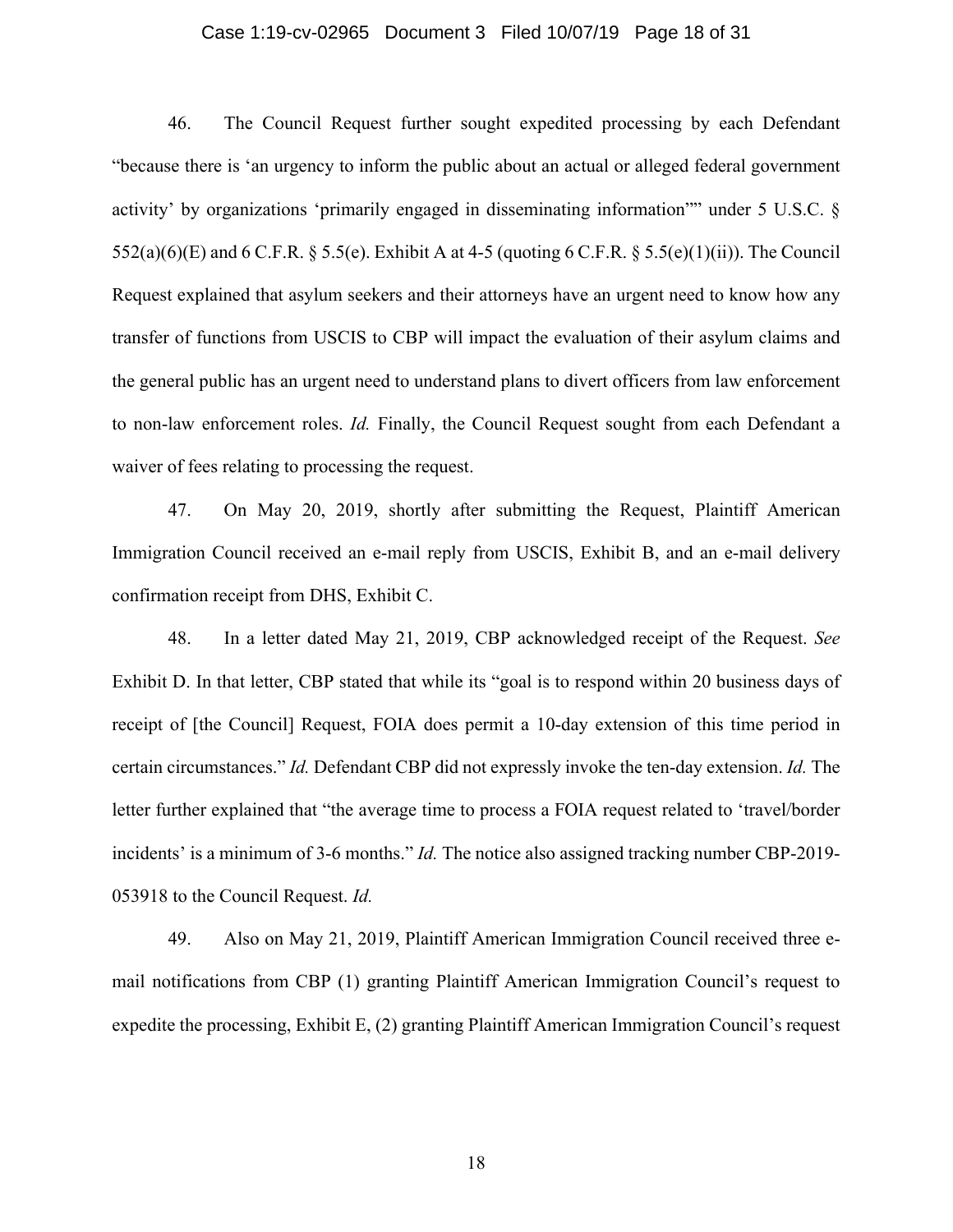## Case 1:19-cv-02965 Document 3 Filed 10/07/19 Page 19 of 31

to waive all processing fees, Exhibit F, and (3) changing the tracking number for the Request to CBP-OC-2019-053918, Exhibit G.

50. On June 16, 2019, Plaintiff American Immigration Council received another e-mail notification from CBP stating that it again had changed the tracking number for the Request, to CBP-2019-053918. Exhibit H.

51. Defendants have failed to provide any substantive response to the Council Request. To the contrary, after initial receipt notices and communications regarding FOIA tracking numbers, none of the Defendants have communicated further with Plaintiff American Immigration Council or produced any information in response to the Council Request.

52. Plaintiff American Immigration Council has demonstrated a compelling need for the information requested.

53. Plaintiff American Immigration Council is an organization primarily engaged in disseminating information.

54. Defendants DHS and USCIS failed to respond to Plaintiff American Immigration Council's request to expedite processing and to process the Council Request as soon as practicable under 5 U.S.C. § 552(a)(6)(E).

55. Defendant CBP failed to process the Council Request as soon as practicable after granting Plaintiff American Immigration Council expedited processing. 5 U.S.C. §  $552(a)(6)(E)(iii)$ .

56. In the alternative, Defendants have violated the applicable statutory time limit for processing of FOIA requests. Under 5 U.S.C. § 552(a)(6)(A), Defendants were required to make a determination on the Council Request within twenty business days.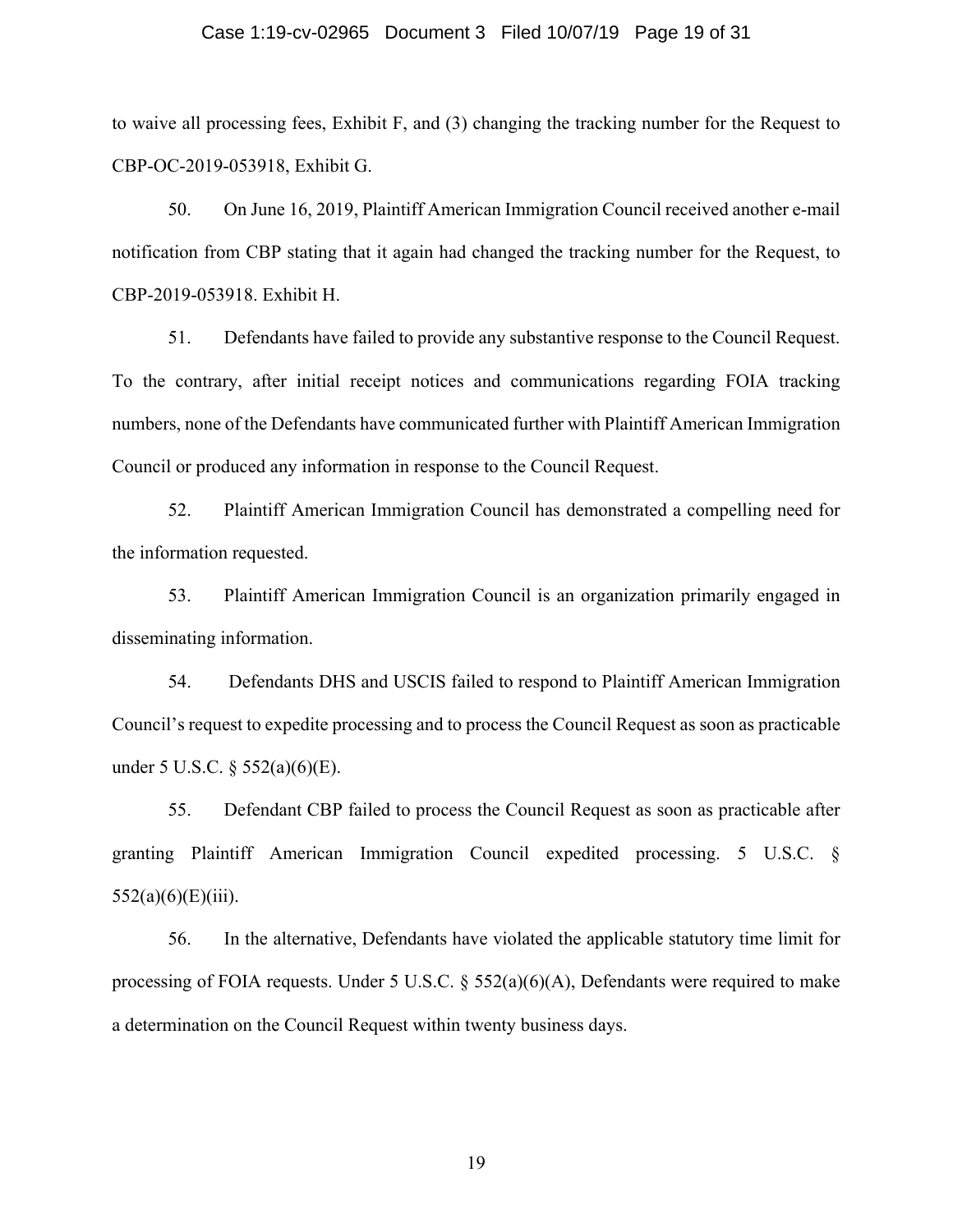#### Case 1:19-cv-02965 Document 3 Filed 10/07/19 Page 20 of 31

57. Defendants failed to request an additional ten business days under 5 U.S.C. §  $552(a)(6)(B)$  and in any event have also failed to make a determination within thirty business days.

58. Defendants have failed to conduct an adequate search and have unlawfully withheld responsive records.

59. Because Defendants have failed to respond to the Council Request within the applicable statutory period, any administrative remedies are deemed exhausted. 5 U.S.C. §  $552(a)(6)(C)(i)$ .

60. Plaintiff American Immigration Council has been irreparably harmed by Defendants' failure to timely respond to the Council Request.

## *Plaintiff Tahirih Justice Center's FOIA Requests and Defendants' Response*

61. To promote greater transparency regarding the apparent new pilot program to train and deploy CBP agents to conduct CFIs and or RFIs for asylum seekers, Plaintiff Tahirih Justice Center submitted a FOIA Request dated July 5, 2019 ("Tahirih Request") to DHS, CBP, and USCIS. *See* Exhibit I.

62. The Tahirih Request sought any and all records that were prepared, received, transmitted, collected and/or maintained by CBP , USCIS , and/or DHS that describe, refer or relate to (1) CBP officers conducting or potentially conducting CFIs or RFIs, (2) any training or proposed training related to CBP officers conducting or potentially conducting CFIs or RFIs, and/or  $(3)$  the proposed or actual implementation of  $(1)$  or  $(2)$  (collectively, the "Program"), including records describing, referring, or relating to:

> a. Any regulations, protocols, memoranda, recommendations, policy directives, policy guidelines, or procedures related to the Program.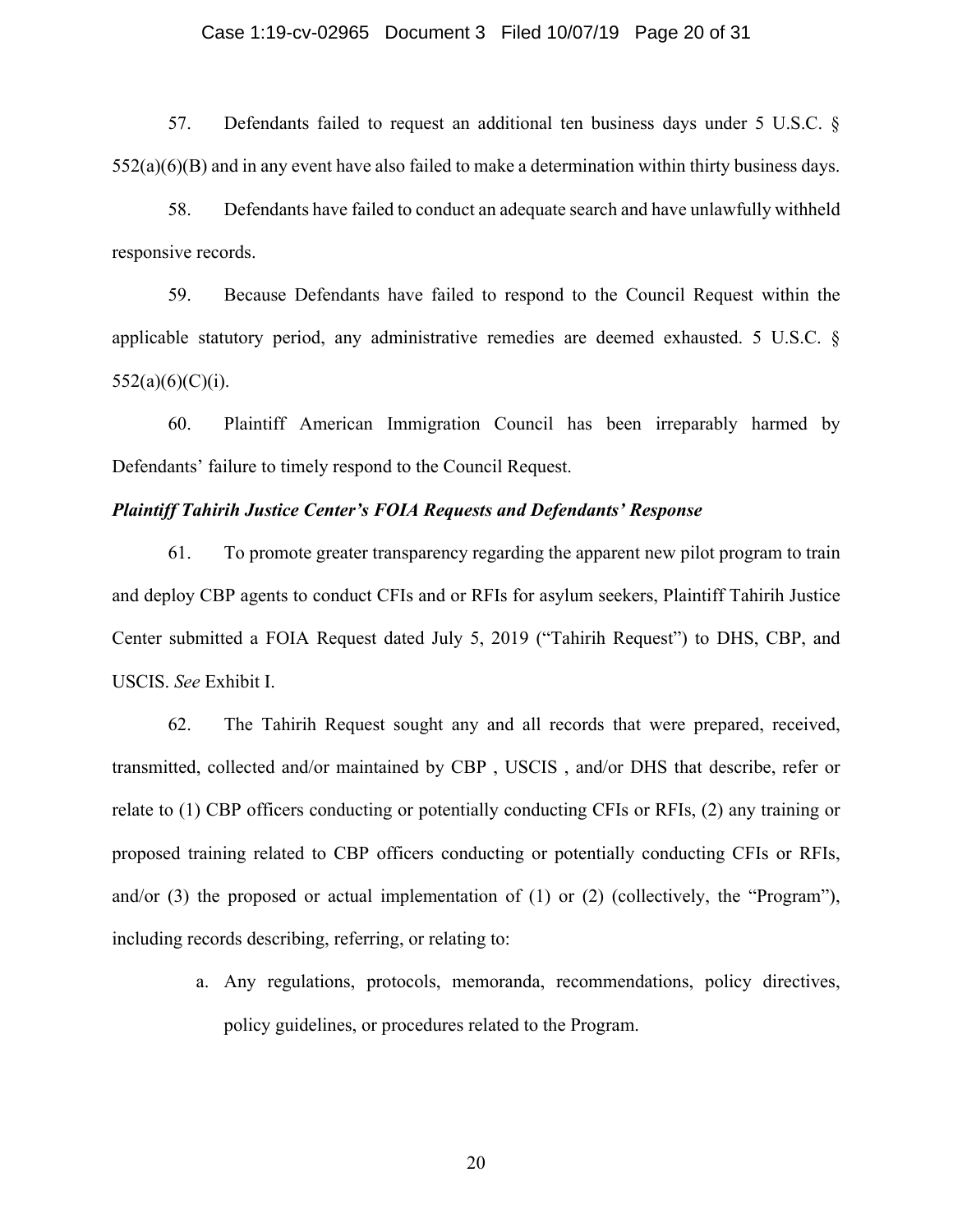- b. Any documents or communications related to the creation, authorization, funding, budgeting, preparation, supervision, and/or implementation of the Program.
- c. Any documents or communications referencing any actual, proposed, or potential goal, target, objective, guideline, procedure, and/or policy of the Program.
- d. Any training materials developed, used, or intended to be used in the Program.
- e. Any evaluation, testing, or screening materials or protocols developed, used, or intended to be used for the Program as part of determining whether or which officers may conduct CFIs or RFIs.
- f. Any memoranda, recommendations, guidelines, procedures, policies, or directives related to the supervision of the Program and/or of officers involved in the Program.
- g. Any documents or communications referring to actual or potential administrative, practical, legal, or ethical challenges, concerns, or obstacles the Program may face.

Exhibit I at 2-3. The Tahirih Request also sought from each Defendant a waiver of fees relating to processing the request. *Id.* at 3.

63. Plaintiff Tahirih Justice Center submitted a Supplemental FOIA Request to DHS, CBP, and USCIS ("Tahirih Supplemental Request") dated August 2, 2019. *See* Exhibit J.

64. The Tahirih Supplemental Request sought any and all records that were prepared, received, transmitted, collected and/or maintained by CBP, USCIS, and/or DHS relating to the use of CBP officers to conduct CFIs and/or RFIs not covered by the Tahirih Request, including:

- a. Any records related to the expansion of the pilot program under which CBP officers have conducted CFIs and/or RFIs;
- b. Any records concerning the date under which the pilot program will be expanded;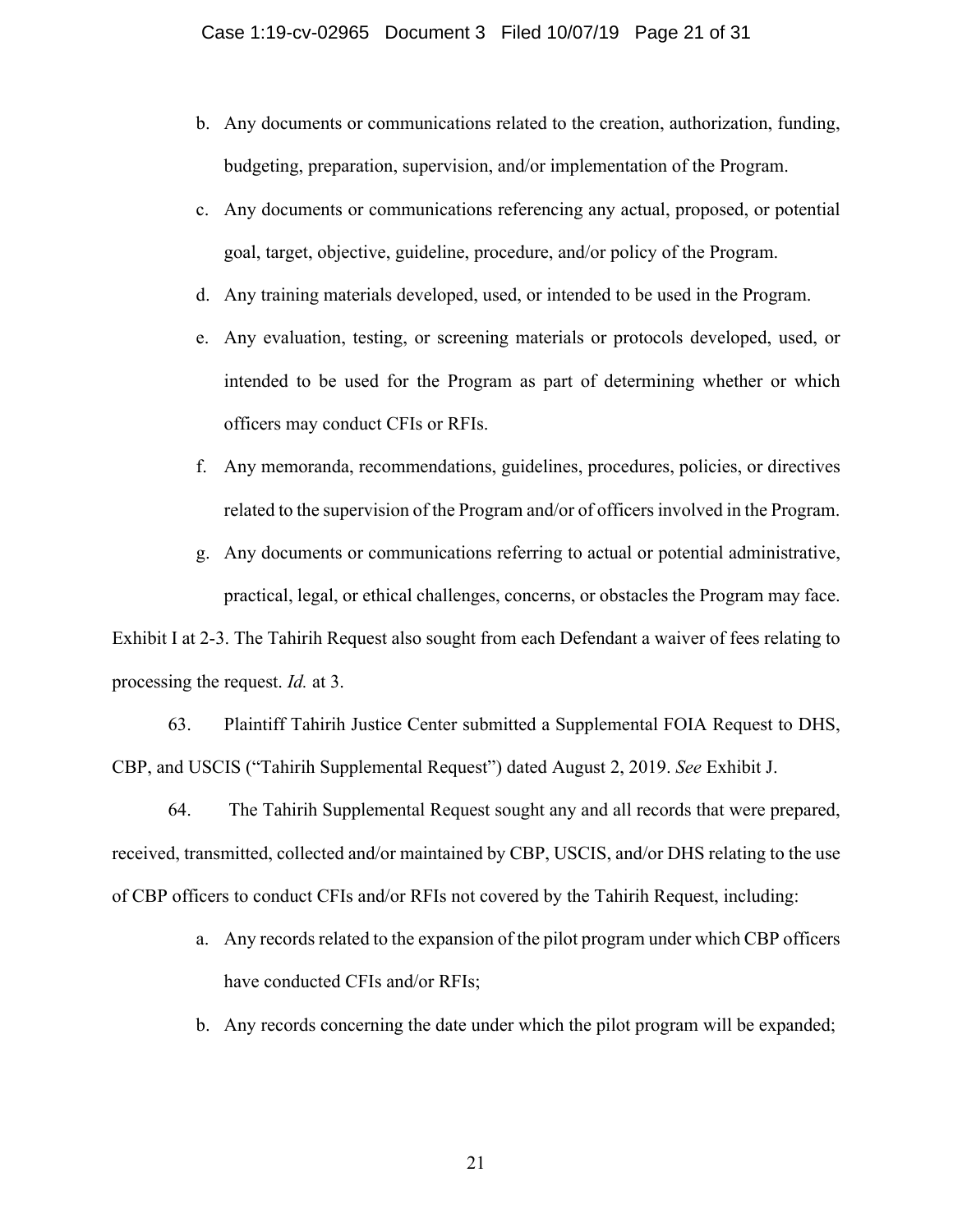- c. Any written policy directives, written policy guidelines, or written procedures concerning the expansion of the pilot program;
- d. Any records referring to the location(s) in which CBP officers have conducted, are conducting, or will conduct, CFIs and/or RFIs;
- e. Any records concerning whether CBP officers have conducted, are conducting, or will conduct, CFIs and/or RFIs in person, by telephone, by video teleconference, or by other means;
- f. Any records concerning whether CBP officers have conducted, are conducting, or will conduct, CFIs and/or RFIs while wearing CBP uniforms;
- g. Any records concerning whether CBP officers have conducted, are conducting, or will conduct, CFIs and/or RFIs while carrying firearms or other weapons;
- h. Any records concerning the number of CBP officers who were trained, are being trained, or will be trained, to conduct CFIs and/or RFIs;
- i. Any records concerning the positions and job descriptions of the CBP officers who were trained, are being trained, or will be trained to conduct CFIs and/or RFIs;
- j. Any records concerning the numbers of, or percentage of, CFIs in which CBP officers in the pilot program found a credible fear of return versus finding no credible fear of return, including, but not limited to, any records concerning any comparison of those numbers or percentages as between USCIS Asylum Officers and CBP Officers acting as asylum officers; and
- k. Any memoranda or other records dated on or after July 5, 2019, concerning the pilot program under which CBP officers have conducted CFIs and/or RFIs.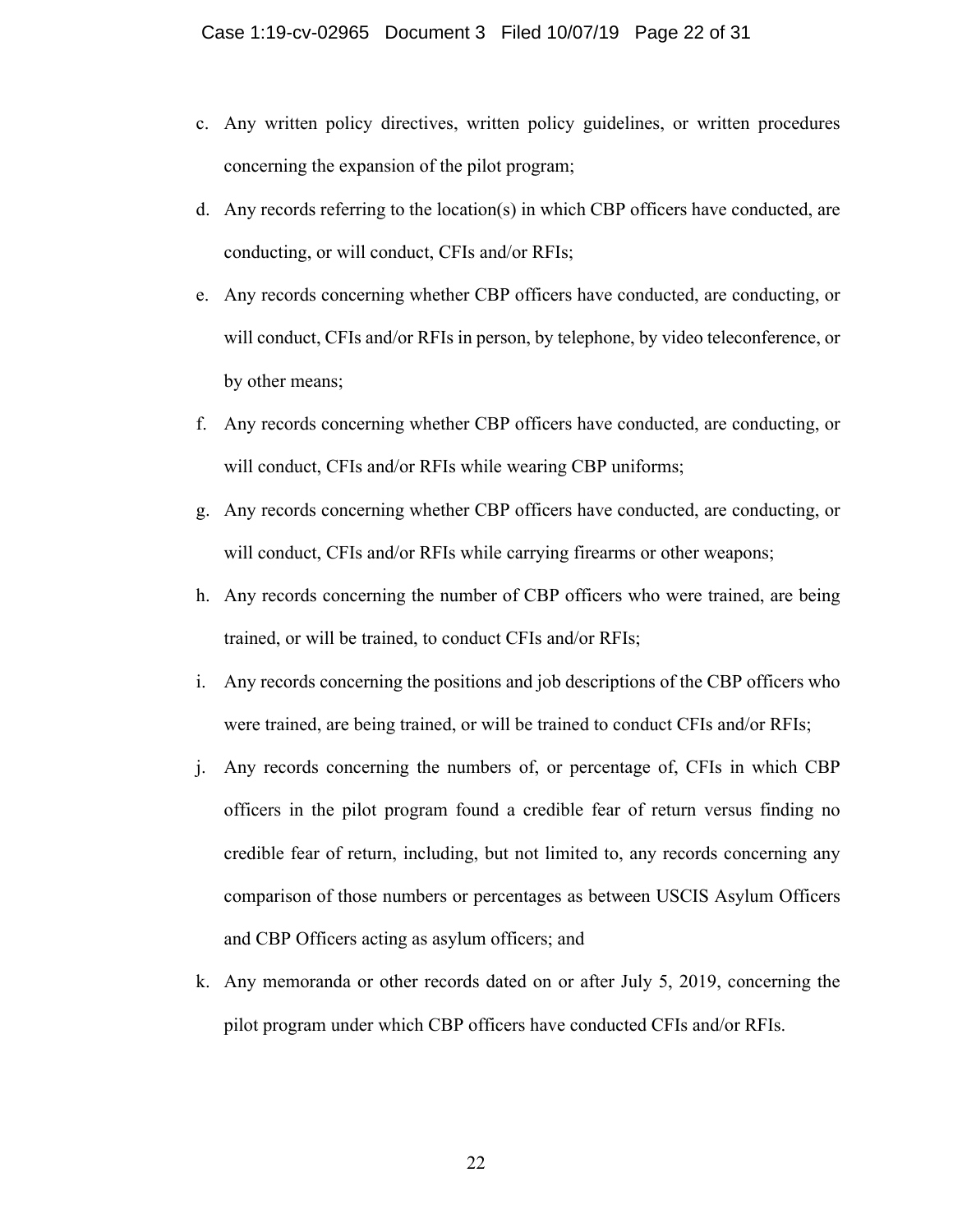#### Case 1:19-cv-02965 Document 3 Filed 10/07/19 Page 23 of 31

Exhibit J at 2-3. The Tahirih Supplemental Request also sought from each Defendant a waiver of fees relating to processing the request. *Id.* at 3-4.

65. In a letter dated July 10, 2019, Defendant DHS acknowledged receipt of the Tahirih Request, invoked the ten-day extension to respond, and conditionally granted the fee waiver request. *See* Exhibit K. More than ten days have passed since Defendant DHS invoked the ten-day extension, but Plaintiff Tahirih Justice Center has received no further response from DHS. Defendant DHS also provided no response to the Tahirih Supplemental Request.

66. On July 22, 2019, Plaintiff Tahirih Justice Center received an automatic e-mail response from Defendant CBP confirming receipt of the Tahirih Request. *See* Exhibit L. In a letter dated August 5, 2019, Defendant CBP acknowledged receipt of the Tahirih Supplemental Request. *See* Exhibit M. In that letter, CBP stated that while its "goal is to respond within 20 business days of receipt of [the Tahirih Supplemental R]equest, FOIA does permit a 10-day extension of this time period in certain circumstances . . . ." *Id.* Defendant CBP did not expressly invoke the tenday extension. *Id.* In e-mails also dated August 5, 2019, Defendant CBP waived the fees associated with the Tahirih Supplemental Request, *see* Exhibit N, and changed the tracking number for that request from CBP-OFO-2019-069475 to CBP-2019-069475, *see* Exhibit O.

67. Defendants DHS and CBP have failed to provide any substantive response to the Tahirih Request or Tahirih Supplemental Request. To the contrary, after the initial receipt notices, neither DHS nor CBP have communicated further with Plaintiff Tahirih Justice Center and neither has produced any information in response either request.

68. In two letters dated August 9, 2019, Defendant USCIS provided responses to Plaintiff Tahirih Justice Center. In one response, assigned the number COW2019500983,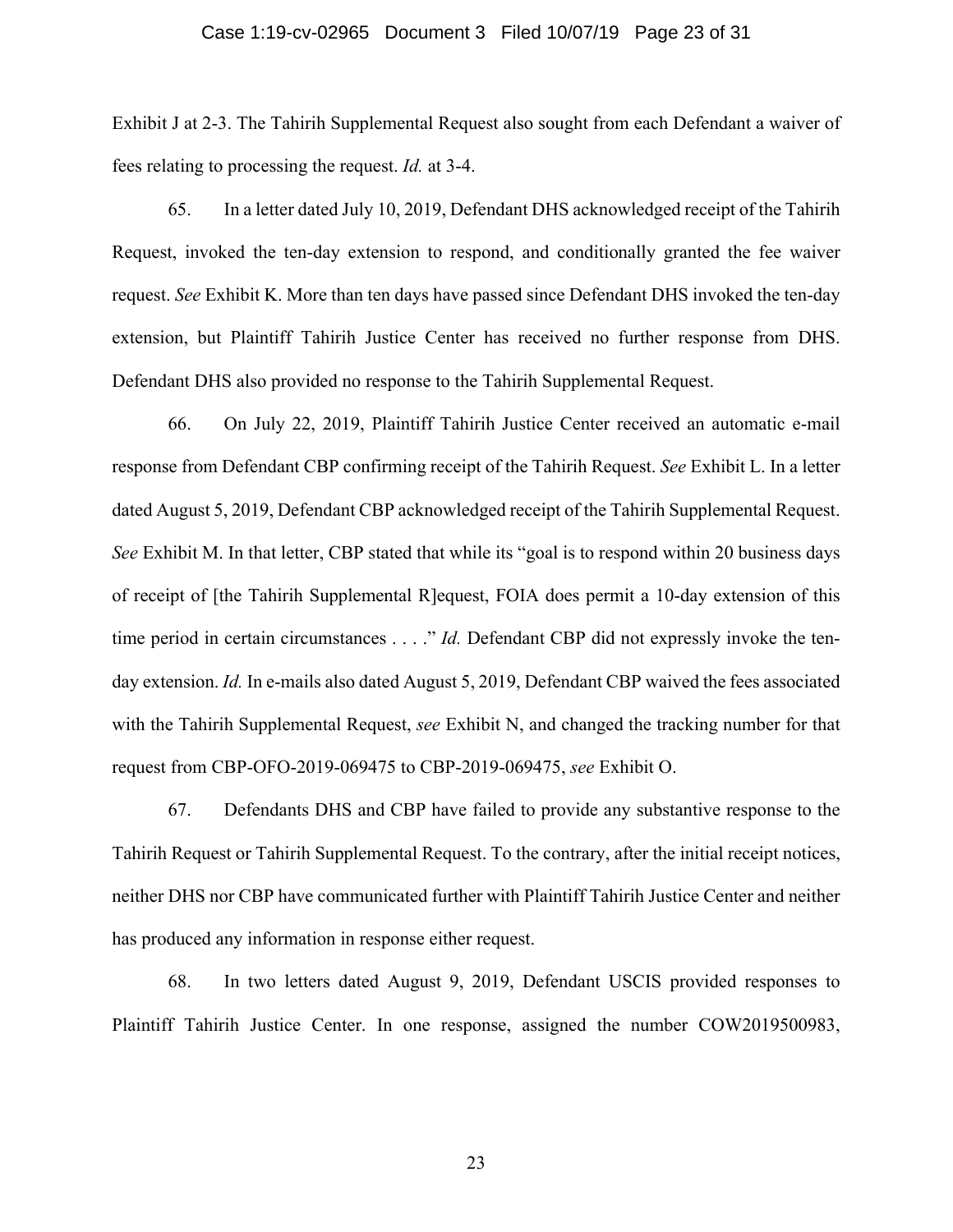#### Case 1:19-cv-02965 Document 3 Filed 10/07/19 Page 24 of 31

Defendant USCIS stated that the documents requested in the Tahirih Request "are not under the purview of USCIS" and stated it was referring that request to CBP. *See* Exhibit P.

69. In the other response, also dated August 9, 2019 and captioned number COW2019500899, Defendant USCIS stated that it had the Tahirih Supplemental Request, that this request appeared to be a duplicate of the initial Tahirih Request and that it was closing the Tahirih Supplemental Request for this reason. *See* Exhibit Q.

70. In a letter dated August 20, 2019, Defendant USCIS provided a third response, captioned COW2019500960, in which it explicitly referenced both the Tahirih Request and the Tahirih Supplemental Request. *See* Exhibit R. Defendant USCIS stated that it was assigning both the Tahirih Request and the Tahirih Supplemental Request to Track 2 (complex request), invoked the ten-day extension to respond and granted Plaintiff Tahirih Justice Center's request for a fee waiver. Consistent with this subsequent letter, Plaintiff Tahirih Justice Center understands that Defendant USCIS either did not close Tahirih Supplemental Request or reopened it in order to assign it to Track 2. Subsequent to this response, Plaintiff Tahirih Justice Center has received no further responses from Defendant USCIS.

71. All Defendants have violated the applicable statutory time limit for processing of the Tahirih Request and the Tahirih Supplemental Request. Under 5 U.S.C.  $\S$  552(a)(6)(A), Defendant CBP was required—but failed—to make a determination within 20 business days of receipt of each of Tahirih's FOIA requests. Under 5 U.S.C.  $\S$  552(a)(6)(A) and (B), Defendant DHS was required—but failed—to make a determination within 30 business days of receipt of the Tahirih Request and within 20 business days of receipt of the Tahirih Supplemental Request. 5 U.S.C. § 552(a)(6)(A), Defendant USCIS was required—but failed—to make a determination within 30 days of receipt of the Tahirih Request and the Tahirih Supplemental Request.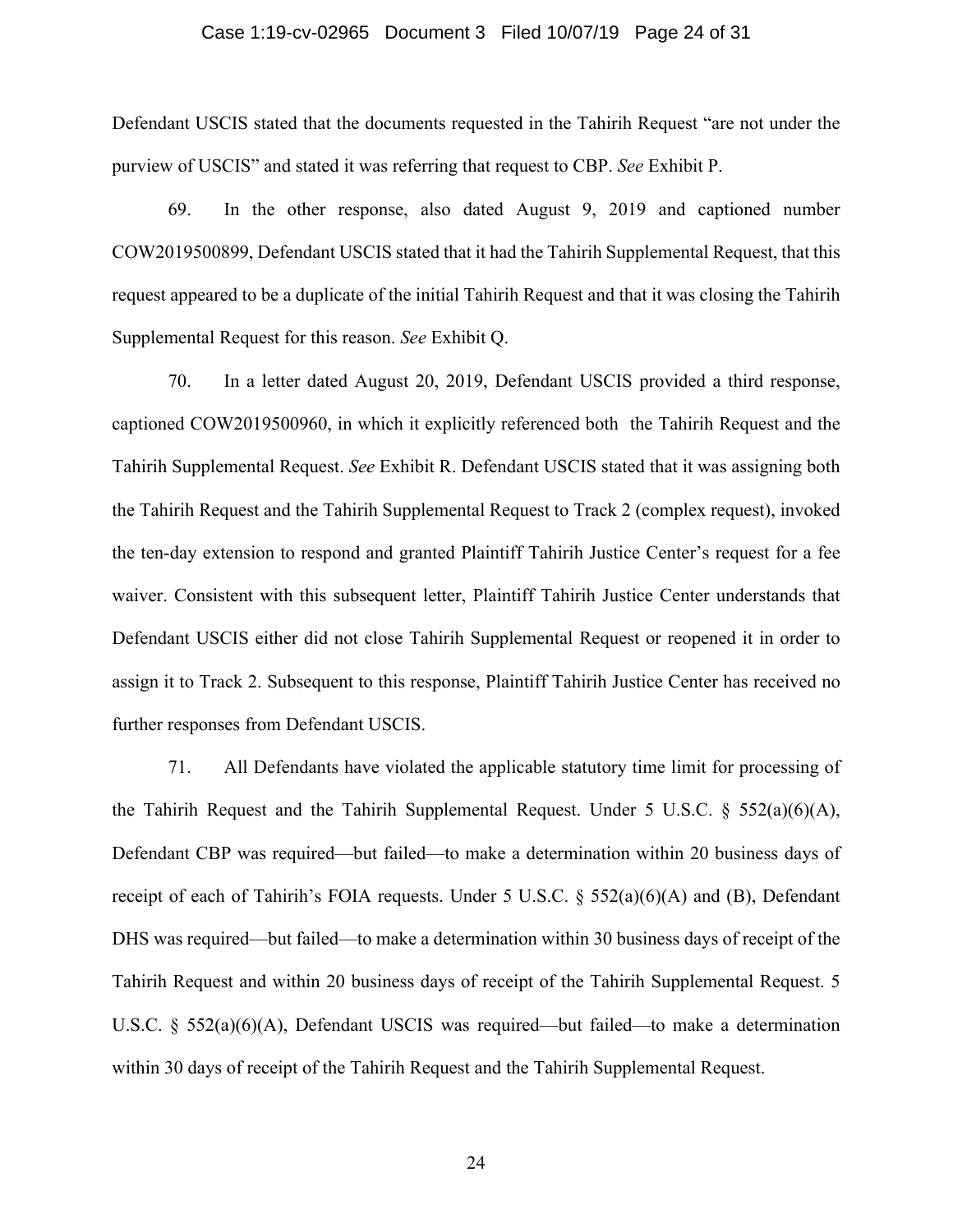## Case 1:19-cv-02965 Document 3 Filed 10/07/19 Page 25 of 31

72. Defendants have failed to conduct an adequate search and have unlawfully withheld responsive records.

73. Because Defendants have failed to respond to the Tahirih Request and the Tahirih Supplemental Request within the applicable statutory period, any administrative remedies are deemed exhausted. 5 U.S.C.  $\S$  552(a)(6)(C)(i).

74. Plaintiff Tahirih Justice Center has been irreparably harmed by Defendants' failure to timely respond to the Tahirih Request and the Tahirih Supplemental Request.

## **CLAIMS FOR RELIEF**

# **FIRST CAUSE OF ACTION (All Plaintiffs v. All Defendants)**

# **Violation of the Freedom of Information Act, 5 U.S.C. § 552: Failure to Conduct an Adequate Search for Responsive Records**

75. Plaintiffs incorporate each and every allegation contained in the preceding paragraphs.

76. Defendants are obligated under 5 U.S.C. § 552(a)(3) to conduct a reasonable search for records responsive to Plaintiffs' FOIA Requests. Defendants failed to conduct such a search with respect to any of the three FOIA requests.

77. Plaintiffs have a legal right to obtain such records, and no legal basis exists for Defendants' failure to search for them.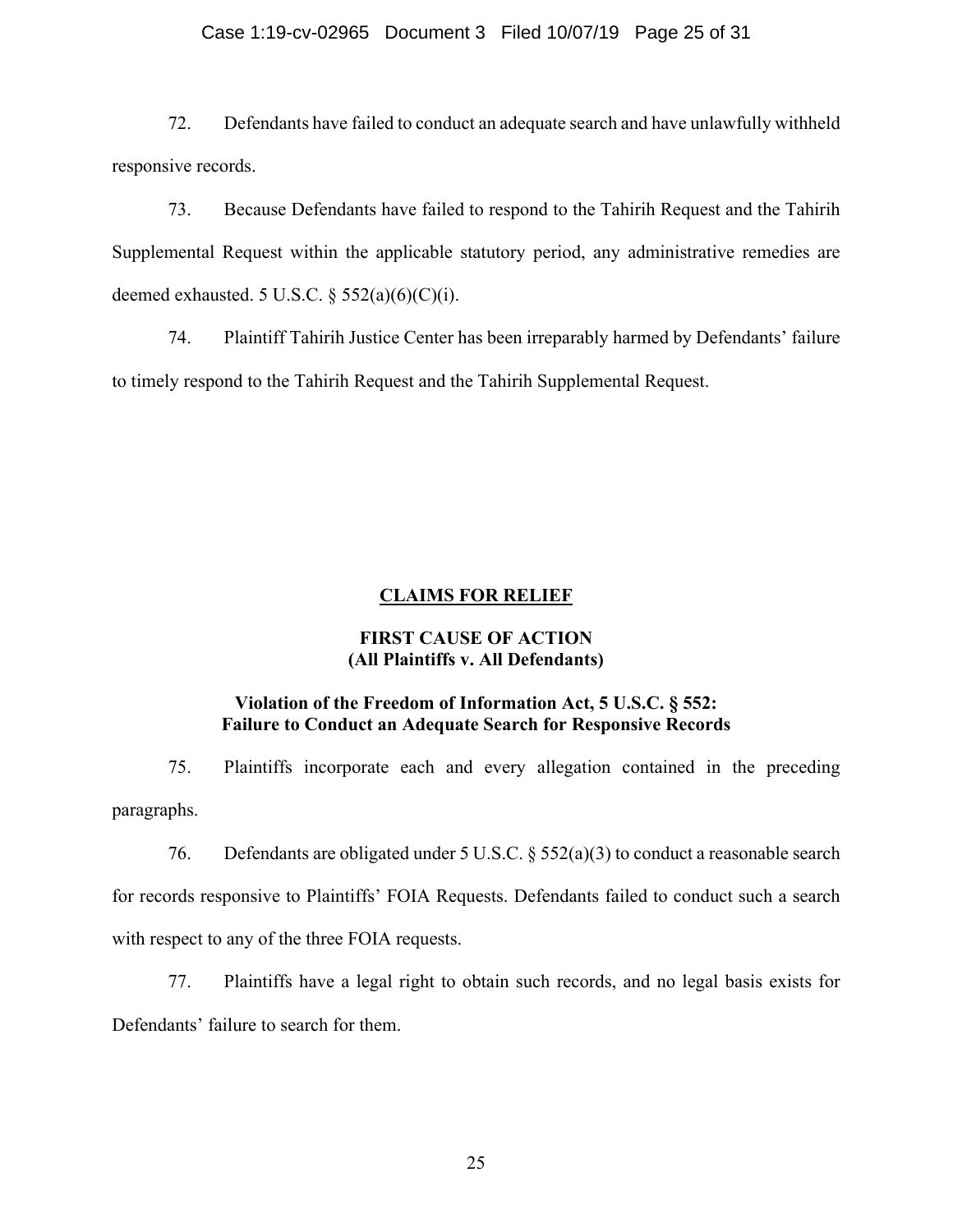## Case 1:19-cv-02965 Document 3 Filed 10/07/19 Page 26 of 31

78. Defendants' failure to conduct a reasonable search for records responsive to Plaintiffs' Requests violates 5 U.S.C. § 552(a)(3).

# **SECOND CAUSE OF ACTION (Plaintiff American Immigration Council v. Defendant CBP)**

# **Violation of the Freedom of Information Act, 5 U.S.C. § 552: Failure to Process Request as Soon as Practicable**

79. Plaintiffs incorporates each and every allegation contained in the preceding paragraphs.

80. Plaintiff American Immigration Council sought expedited treatment from Defendant CBP of its Request pursuant to 5 U.S.C. § 552(a)(6)(E).

81. Plaintiff American Immigration Council demonstrated a compelling need for expedited processing of the Request, namely, "the urgency to inform the public concerning actual or alleged Federal Government activity." 5 U.S.C. § 552(a)(6)(E)(v)(II).

82. Defendant CBP granted Plaintiff American Immigration Council's request for expedited processing. Defendant CBP failed to provide records as soon as practicable after granting expedited processing of the Council Request.

83. Defendant CBP's failure to provide records as soon as practicable after granting Plaintiff American Immigration Council's request for expedited processing violates 5 U.S.C. §  $552(a)(6)(E)(iii)$ .

# **THIRD CAUSE OF ACTION (Plaintiff American Immigration Council v. Defendant CBP)**

# **Violation of the Freedom of Information Act, 5 U.S.C. § 552: Failure to Make a Determination and Produce Responsive Documents (Alternative Claim)**

84. Plaintiffs incorporates each and every allegation contained in the preceding paragraphs.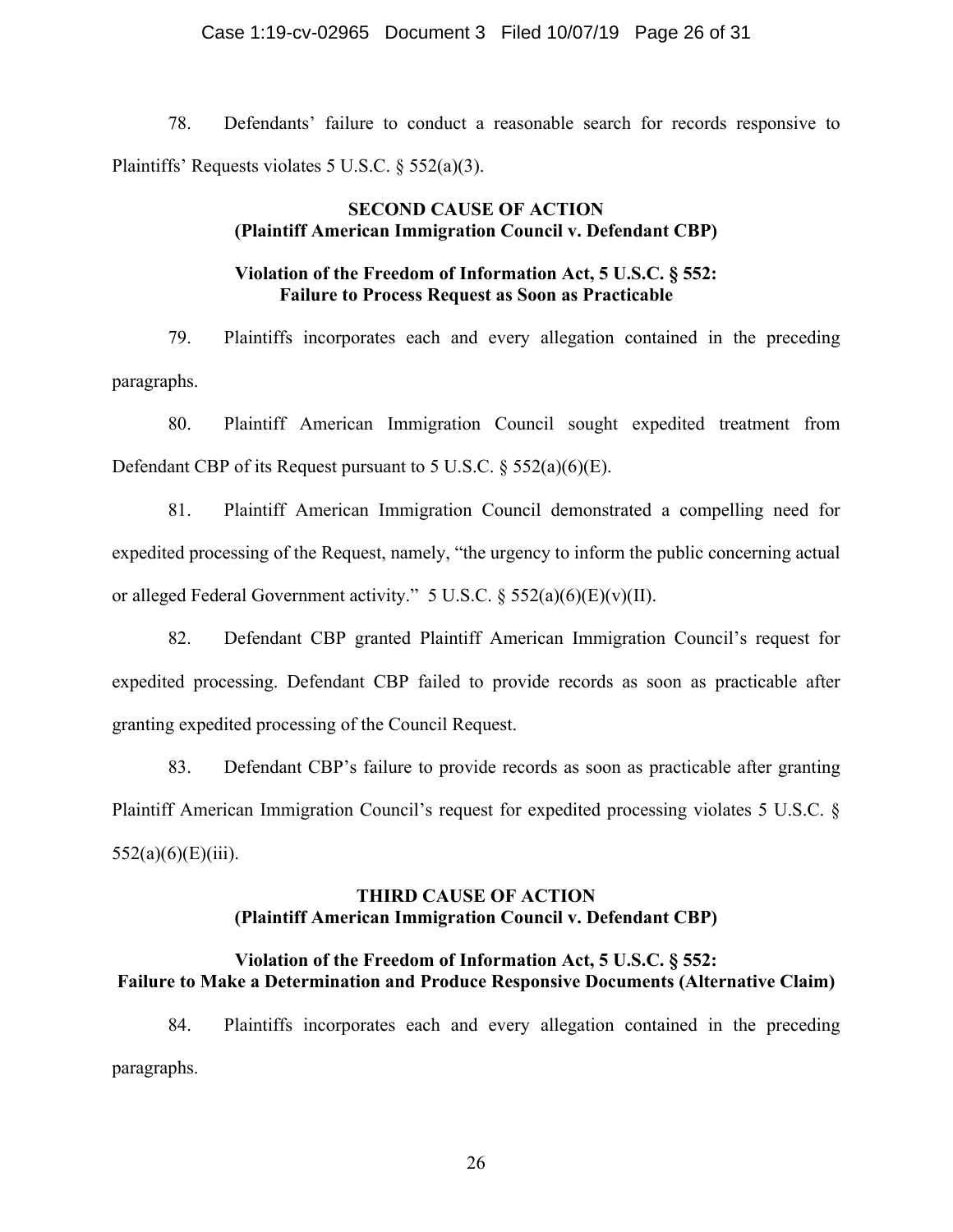## Case 1:19-cv-02965 Document 3 Filed 10/07/19 Page 27 of 31

85. In the alternative, Defendant CBP is obligated under 5 U.S.C.  $\S$  552(a)(6)(A)(i) to make a determination on Plaintiff American Immigration Council' FOIA Request within twenty business days. Defendant CBP did not make a determination within twenty business days of receipt of the Council Request.

86. Defendant CBP is obligated to produce responsive records promptly under 5 U.S.C.  $\S$  552(a)(3)(A)(i). Defendant CBP failed to do so.

87. Defendant CBP's failure to make a determination within the statutory time frame and produce responsive records promptly violates 5 U.S.C.  $\S$  552(a)(3)(A) and (a)(6)(A)(i).

# **FOURTH CAUSE OF ACTION**

## **(Plaintiff American Immigration Council v. Defendants DHS and USCIS)**

# **Violation of the Freedom of Information Act, 5 U.S.C. § 552: Failure to Make a Determination and Produce Responsive Documents**

88. Plaintiffs incorporates each and every allegation contained in the preceding paragraphs.

89. Defendants DHS and USCIS are obligated under 5 U.S.C.  $\S$  552(a)(6)(A)(i) to make a determination on Plaintiff American Immigration Council' FOIA Request within twenty business days. Neither Defendant made a determination within twenty days of receipt of the Council Request.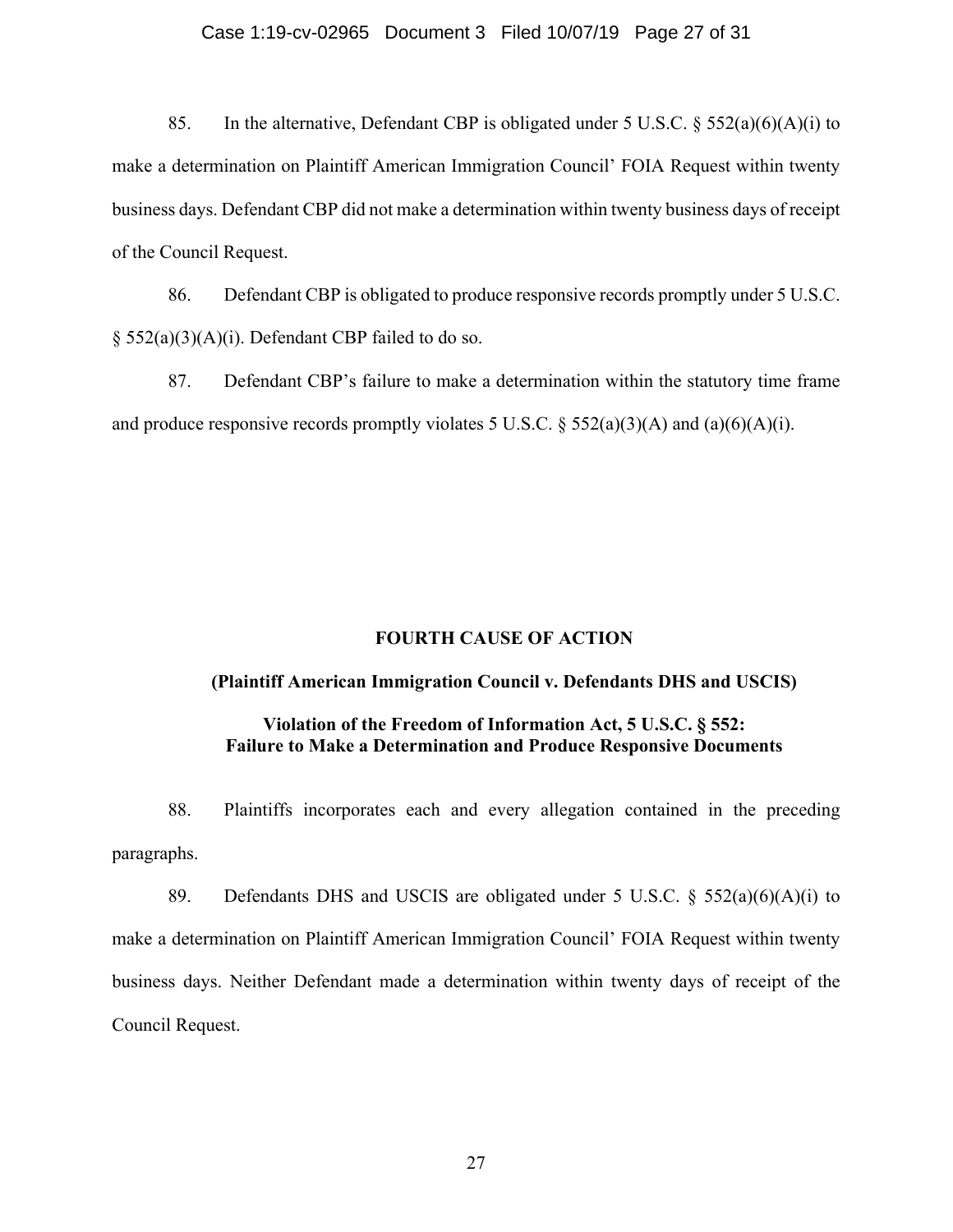## Case 1:19-cv-02965 Document 3 Filed 10/07/19 Page 28 of 31

90. Defendants DHS and USCIS are obligated to produce responsive records promptly under 5 U.S.C. § 552(a)(3)(A). Both Defendants failed to do so.

91. Defendants DHS's and USCIS's failure to make a determination within the statutory time frame and to produce responsive records promptly violates 5 U.S.C. § 552(a)(3)(A) and  $(a)(6)(A)(i)$ 

# **FIFTH CAUSE OF ACTION**

# **(Plaintiff Tahirih Justice Center v. All Defendants)**

# **Violation of the Freedom of Information Act, 5 U.S.C. § 552: Failure to Make a Determination and Produce Responsive Documents**

92. Plaintiffs incorporates each and every allegation contained in the preceding paragraphs.

93. Defendants are obligated under 5 U.S.C. §  $552(a)(6)(A)(i)$  to make a determination on Plaintiff Tahirih Justice Center's FOIA Requests within twenty business days. Pursuant to 5 U.S.C. § 552(a)(6)(B), Defendants may invoke an additional ten days to respond.

94. Defendants are obligated to produce responsive records promptly under 5 U.S.C. §  $552(a)(3)(A)$ .

95. None of the Defendants met the statutory time frames for making a determination on the Tahirih Request or the Tahirih Supplemental Request.

96. Defendant CBP did not invoke 5 U.S.C. § 552(a)(6)(B) with respect to the Tahirih Request and thus was obligated to make a determination on it within 20 business days pursuant to 5 U.S.C. § 552(a)(6)(A)(i).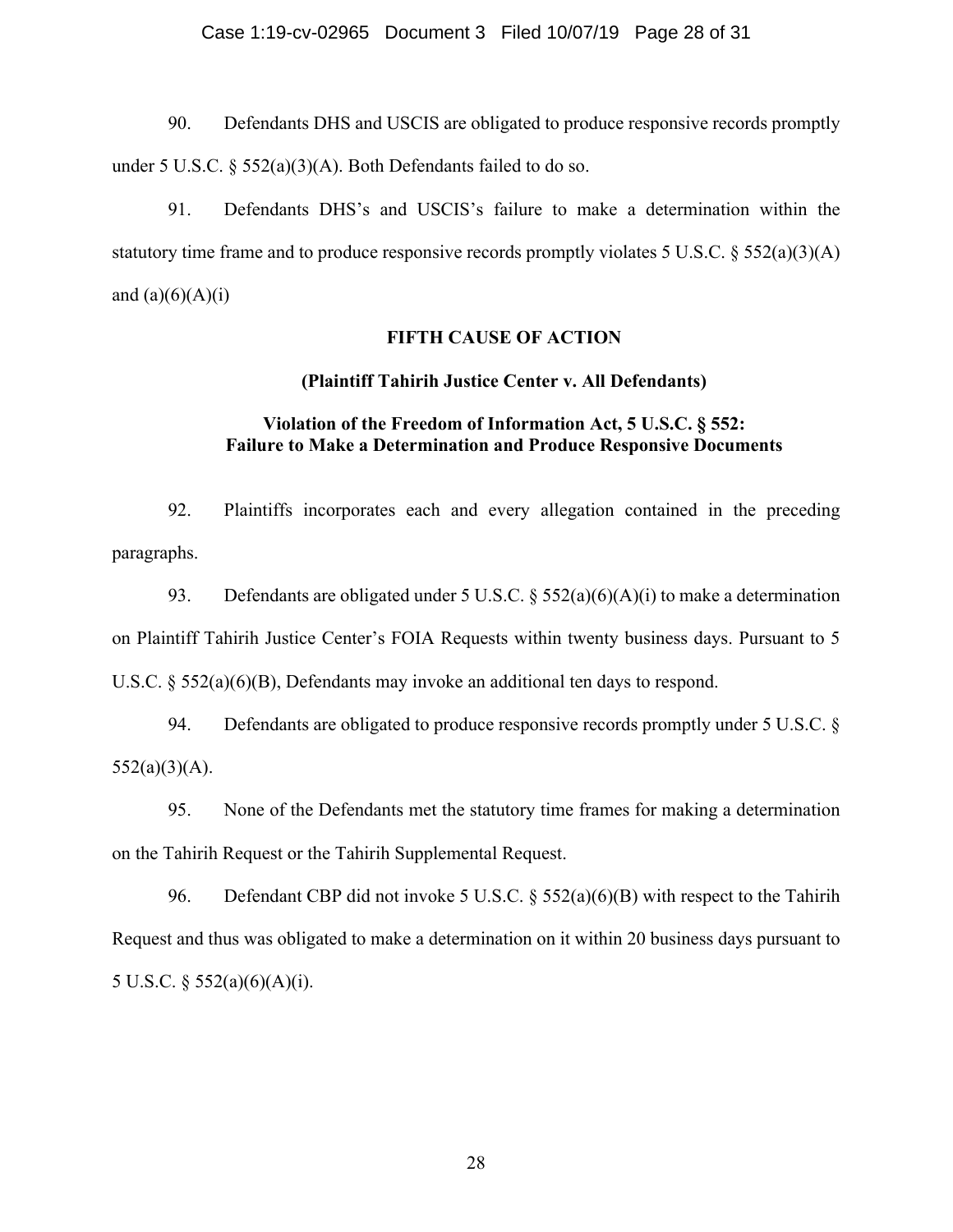## Case 1:19-cv-02965 Document 3 Filed 10/07/19 Page 29 of 31

97. Defendants CBP and DHS did not invoke 5 U.S.C.  $\S$  552(a)(6)(B) with respect to the Tahirih Supplemental Request and thus were obligated to make a determination on it within 20 business days pursuant to 5 U.S.C.  $\S$  552(a)(6)(A)(i).

98. Defendants USCIS and DHS were obligated to make a determination on the Tahirih Request within 30 business days pursuant to 5 U.S.C.  $\S$  552(a)(6)(B).

99. Defendant USCIS was obligated to make a determination on the Tahirih Supplemental Request within 30 business days pursuant to 5 U.S.C.  $\S 552(a)(6)(B)$ .

100. Defendants' failure to make a determination and disclose all responsive records within the statutory timeframe violates 5 U.S.C.  $\S$  552(a)(3)(A), (a)(6)(A)(i), and (a)(6)(B).

#### **PRAYER FOR RELIEF**

WHEREFORE, Plaintiffs respectfully prays for judgment against Defendants, and that the Court:

a. Order Defendants DHS, CBP and USCIS to conduct a search for records responsive to the FOIA Requests filed by Plaintiffs American Immigration Council and Tahirih Justice Center under 5 U.S.C. § 552(a)(3)(C);

b. Order Defendant CBP to produce all records responsive to Plaintiff American Immigration Council's FOIA Request as soon as practicable in accordance with 5 U.S.C. §  $552(a)(3)(C);$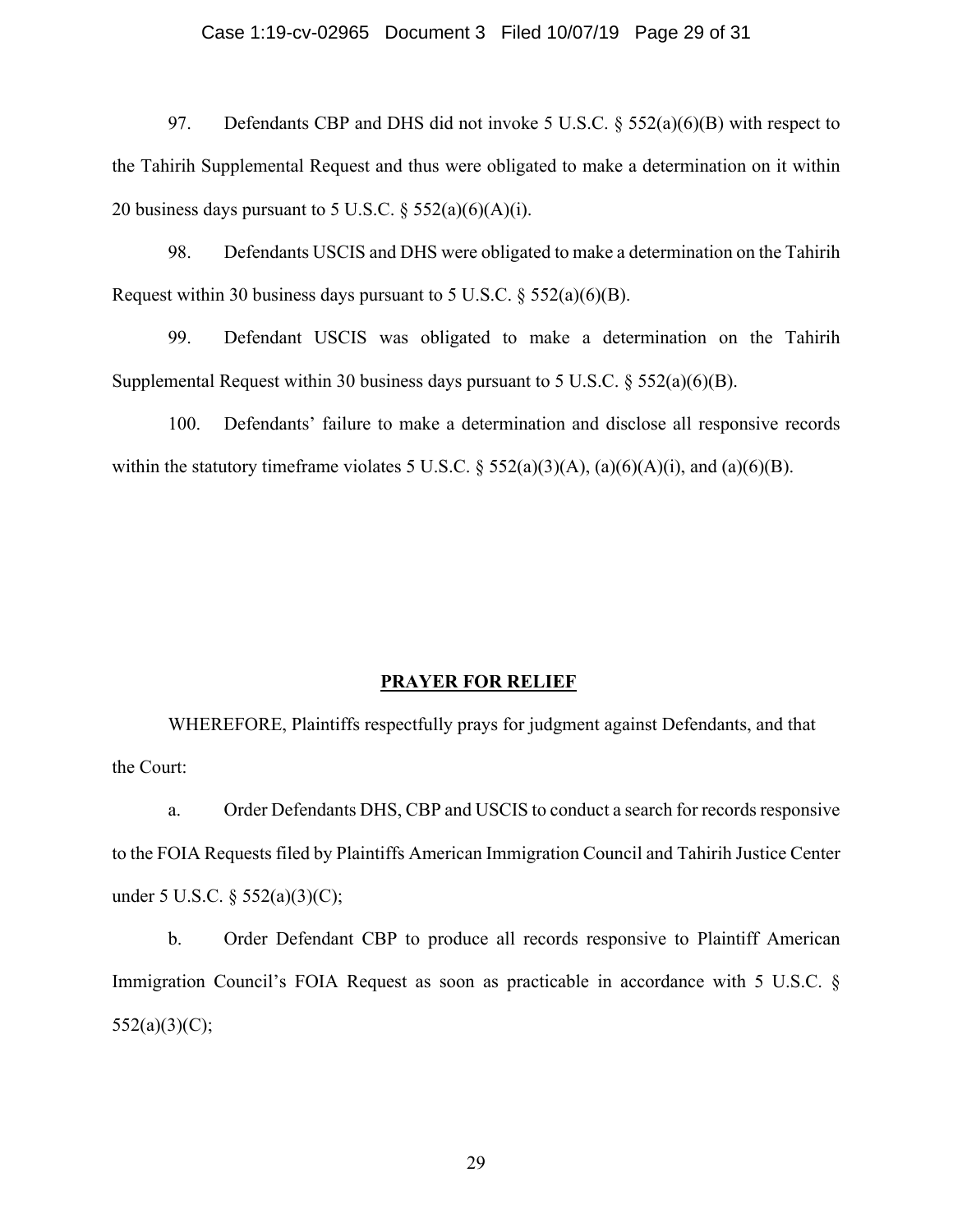#### Case 1:19-cv-02965 Document 3 Filed 10/07/19 Page 30 of 31

c. In the alternative, order Defendant CBP to make a determination and promptly produce records responsive to the Council Request as required by 5 U.S.C.  $\S 552(a)(3)(A)$  and  $(a)(6)(A)(i);$ 

d. Order Defendants DHS and USCIS to make a determination and promptly produce records responsive to the Council Request as required by 5 U.S.C.  $\S 552(a)(3)(A)$  and  $(a)(6)(A)(i)$ ;

e. Order Defendants DHS, CBP and USCIS to make a determination and promptly produce records responsive to the Tahirih Request and the Tahirih Supplemental Request as required by 5 U.S.C. § 552(a)(3)(A), (a)(6)(A)(i) and (a)(6)(B);

f. Enjoin Defendants from improperly withholding records;

g. Declare that Defendants' failure to conduct an adequate search violates 5 U.S.C. § 552(a)(3);

h. Declare that all Defendant CBP's failure to process the Council Request as soon as practicable violates 5 U.S.C.  $\S$  552(a)(6)(E);

i. Declare that Defendants' failure to promptly produce records responsive to Plaintiffs' Requests violates 5 U.S.C. § 552(a)(3)(A), (a)(6)(A)(i) and (a)(6)(B);

j. Award Plaintiffs reasonable attorneys' fees and other litigation costs pursuant to 5 U.S.C. § 552(a)(4)(E) and any other applicable statute or regulation; and

k. Grant such other relief as the Court may deem just, equitable, and appropriate.

Respectfully submitted,

Dated: October 2, 2019

#### */s/Claudia Valenzuela*

Claudia Valenzuela (D.C. Bar No. IL0056) Mary Kenney (D.C. Bar No. 1044695) American Immigration Council 1331 G Street NW, Suite 200